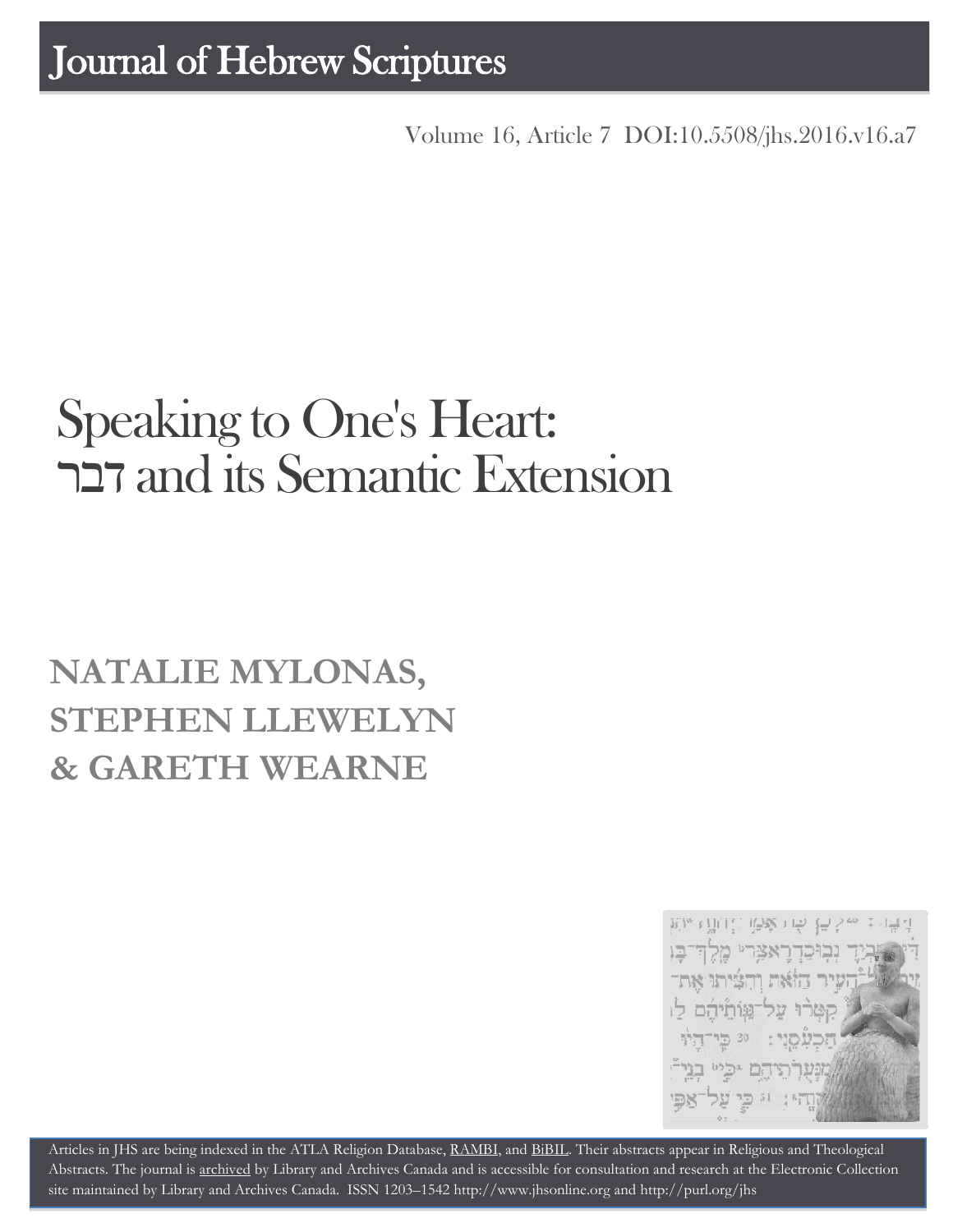### **SPEAKING TO ONE'S HEART:** דבר **AND ITS SEMANTIC EXTENSION**

#### NATALIE MYLONAS, STEPHEN LLEWELYN MACQUARIE UNIVERSITY

#### GARETH WEARNE AUSTRALIAN CATHOLIC UNIVERSITY & MACQUARIE UNIVERSITY

#### **INTRODUCTION**

 $\overline{a}$ 

The noun דבר has as its principal meaning "word" whether spoken or written as at 2 Kgs 22:13. In reality, just as the English term "word," it is a sign that designates a class of basic linguistic items but in doing so designates no item in particular. As J.L. Austin pointed out, to ask after the meaning of a word, any word (i.e., "no particular word at all"), is an absurd question; it is like asking: What is anything? The question should be phrased: What-is-the-meaning-of (the word) "word"?; and the answer should explain its syntactics and demonstrate its semantics.<sup>1</sup> In doing this the ancient Hebrew lexica attest the presence of polysemy and list other meanings as well.<sup>2</sup> Thus apart from the meaning "word," HALOT lists "matter/affair" and "thing > something/anything." The latter meaning is of interest in so far as it coincides with Austin's criticism of the question: What is the meaning of a word? As the Hebrew term דבר designates no word in particular, it appears to be able to designate anything. We will return to a discussion of this phenomenon later. To continue, BDB offers various glosses under the heading "matter/affair," for example, "business/occupation, acts, events, cause/case, way/manner," but includes "thing/something/anything" also under the same heading.<sup>3</sup> Interestingly, in introducing the meaning "matter/affair" BDB notes that the term can be used of the "thing about which one speaks." Marcus Jastrow, in addition to the principal meaning "word/utterance/command," also lists "thing/affair/object/

<sup>1</sup> J.L. Austin, "The Meaning of a Word," in J.O. Urmson and G.J. Warnock (eds.), *Philosophical Papers* (Oxford: Clarendon, 1961), 60.

<sup>2</sup> We omit here the listing under "word of Yhwh" as a special context for the sense "word."

<sup>3</sup> F. Brown, S.R. Driver, and C.A. Briggs, *A Hebrew and English Lexicon of the Old Testament* (Oxford: Clarendon, 1977), 182–84.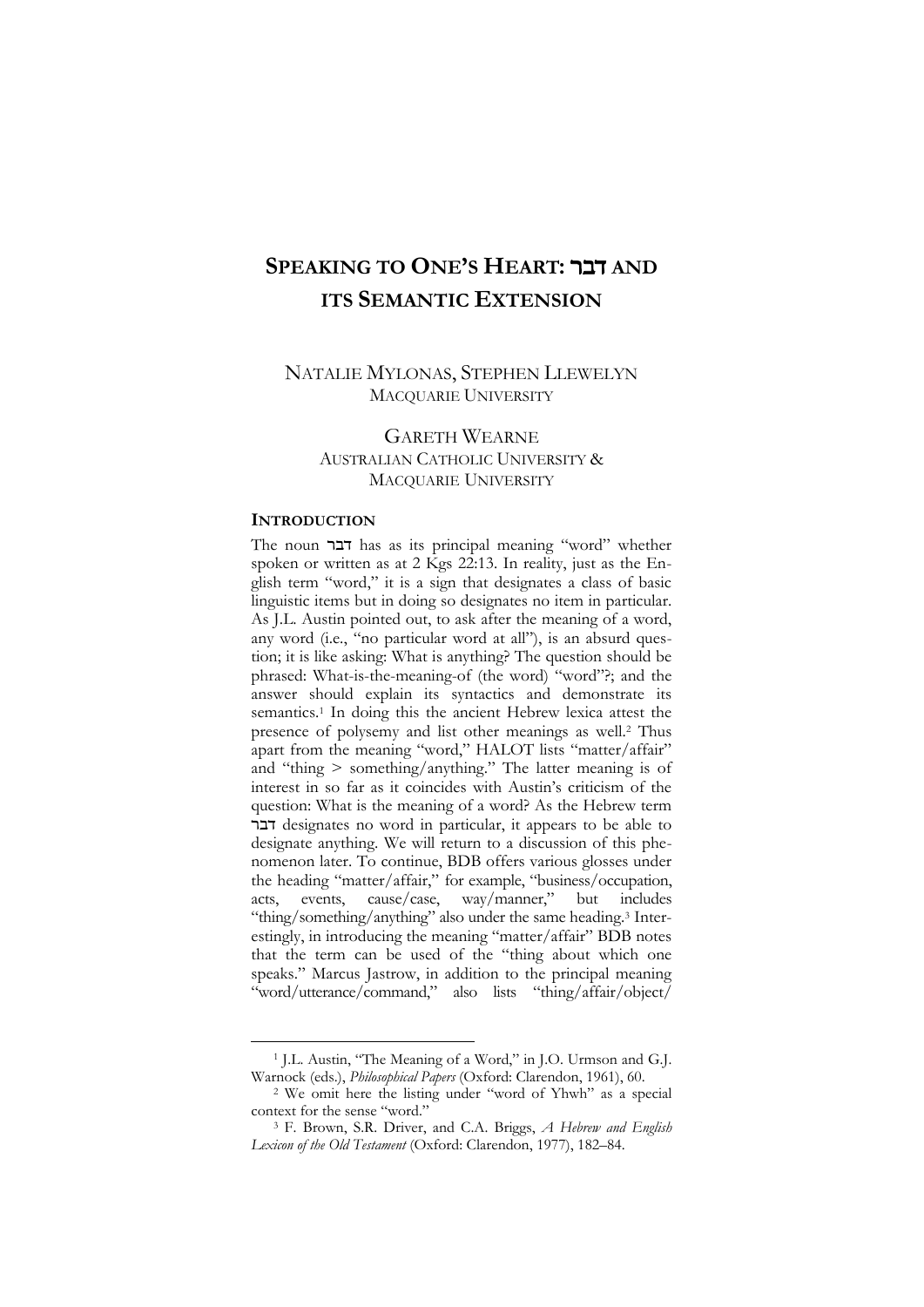occurrence."<sup>4</sup> TDOT lists three meanings: "word" ("speech"), "thing" ("matter," "event"), and "something."<sup>5</sup> Under the discussion of "word," it lists instances that are glossed as "thought," "promise," "threat," "commission/command," "rule/regulation," "order," "precept," "suggestion/counsel," "request/wish," "news/information," and "attitude/refusal." It also notes that the term is used in the construct to produce expressions such as "empty talk," "lying speech," and "windy words." How then does one explain these multiple senses that the word דבר has?

The present paper argues that: a) metonymy and metonymic chaining account for most lexical senses listed for דבר ; and b) where metonymy itself cannot explain its lexical sense, the process of grammaticalization (a two staged process of first metonymy and then metaphor/analogy) can. It will proceed under numbered sections. By way of illustration section 1) discusses the term's use in a formulaic expression to highlight its ambiguous meaning ("acts" that are written) that can best be explained by metonymic extension; section 2) turns to a discussion of metonymy more generally and how it operates; section 3) looks at metonymic chaining and focuses on instances where the singular דבר designates a speech act or utterance; it concludes that by allowing "word" to stand for "words" (a PART FOR WHOLE metonym) דבר is vacated of its specific semantic content and makes its sense dependent on context. This phenomenon gives rise to such glosses as "claim," "report," "command," and "request" that describe the nature of the words uttered; section 4) extends the previous discussion to consider further instances where דבר expresses such intellectual correlates of words as "thoughts," "plans," "ideas," "intentions"; section 5) considers the glossing of דבר by "thing" and notes that while metonymic chaining explains some occurrences, there are others where the term seems to function grammatically to individuate or generalize. In such occurrences, there appears to be another factor in operation in addition to metonymy; section 6) introduces the process of grammaticalization as a means to account for the individuating function of דבר that was previously observed; section 7) addresses the synchronic nature of polysemy created by metonymic extension by discussing instances where at least two meanings are juxtaposed in the same sentence or other close proximity.

#### **1.** דבר **AS "THING" OR "EVENT"**

 $\overline{a}$ 

By way of example to illustrate both the use of דבר to mean "thing/event," etc. and the residual ambiguity with respect to its more prevalent use to mean "word," we have chosen the

<sup>4</sup> M. Jastrow, *A Dictionary of the Targumim, the Talmud Babli and Yerushalmi, and the Midrashic Literature* (London: Luzac & Co., 1903), 278–79.

<sup>&</sup>lt;sup>5</sup> W.H. Schmidt, "דבר," in G.J. Botterweck and H. Ringgren (eds.), *Theological Dictionary of the Old Testament, Vol. 3* (Grand Rapids: Eerdmans, 1997), 94–125 (103–6).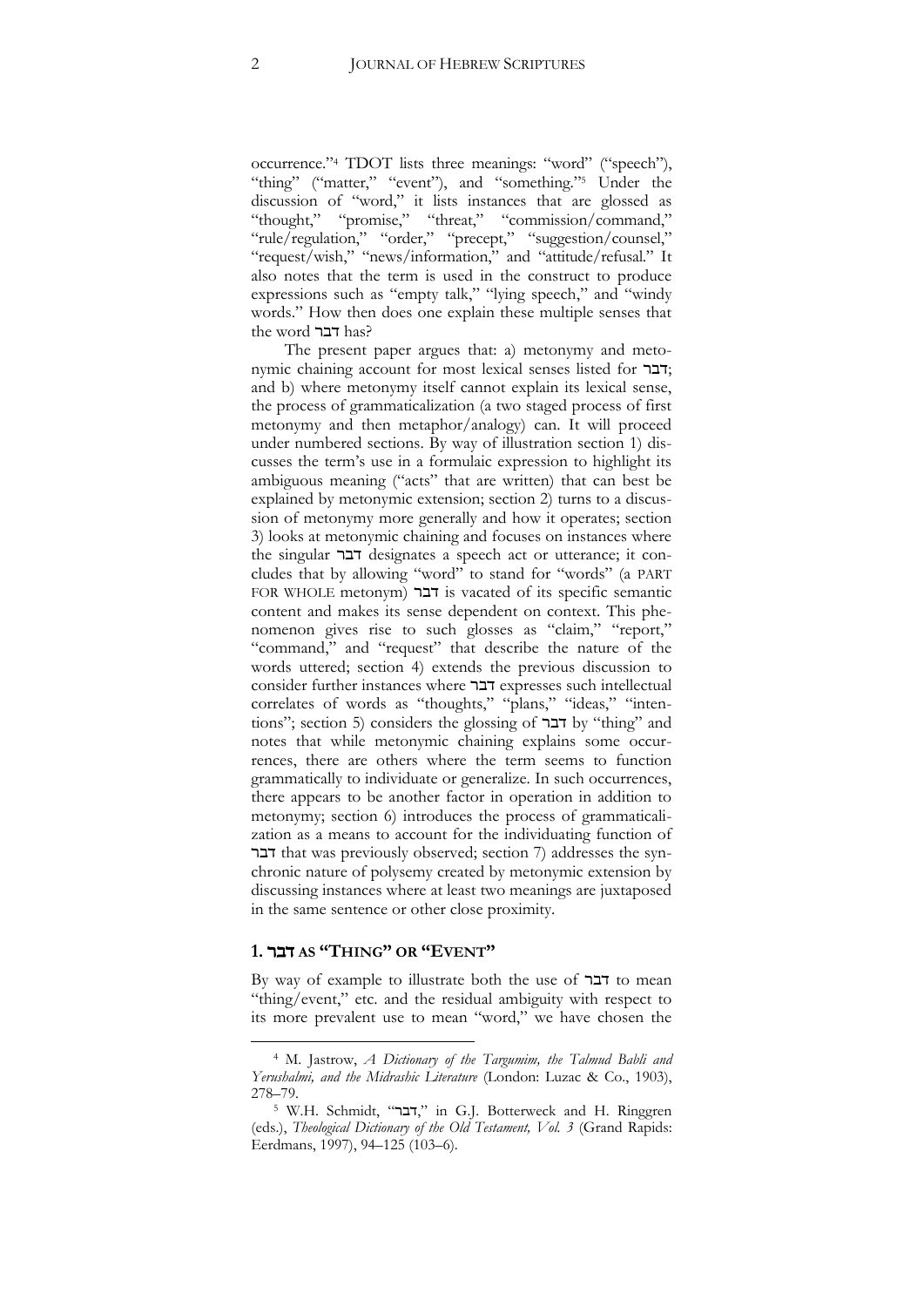expression "Now the rest of the acts (דברי) of NN . . . are they not written in the Book of the Annals of the Kings of (למלכי י. . . (על ספר דברי הימים) . . . "6 The expression forms part of the regnal formula that provides the framework of the Deuteronomic histories of 1 and 2 Kings, a formula that has played an important part in the discussion of the compositional history of the texts.<sup>7</sup> Be that as it may, in the expression, דברים is variously translated as either "acts" or "deeds." The literature is in agreement that the formula ends the narrative of one king's reign and introduces the reign of the next king. In other words, it segments the narrative and thus provides it with a structure. Within the formula the expression "the rest of the acts of NN" behaves as a "referral notice" that directs the reader/listener to another source in which the "acts" of the king are written.<sup>8</sup>

Taking one text as an example, 1 Kgs 14:29 (NRSV) reads: "Now the rest of the acts (דברי) of Rehoboam, and all that he did, are they not written (כתובים (in the Book of the Annals (ספר דברי הימים) of the Kings of Judah?" Its parallel in 2 Chr 12:15 (NRSV) reads: "Now the acts (דברי) of Rehoboam, from

<sup>6</sup> See 1 Kgs 14:29; 15:7, 23, 31; 16:5, 14, 20, 27; 22:39, 46; 2 Kgs 1:18; 8:23; 10:34; 12:20; 13:8, 12; 14:15, 18, 28; 15:6, 21, 36; 16:19; 20:20; 21:17, 25; 23:28 and 24:5. A slight variations occur at 1 Kgs  $11:41$  which replaces (על ספר דברי הימים) with (על ספר דברי). The chronicler parallels the formula in most instances but drops הימים from the expression הימים דברי ספר and largely ascribes the source of information about the various kings to prophetic figures. See A.F. Rainey, "The Chronicler and his Sources—Historical and Geographical," in M.P. Graham, K.G. Hoglund, and S.L. McKenzie (eds.), *The Chronicler as Historian* (Sheffield: Sheffield University Press, 1997), 30– 72, esp. the table on 32–37. Rainey sees these chronicles of the kings as constructed from "historical essays by the prophets" that are roughly contemporaneous with each king's reign that were later put together. A similar usage also occurs in the expression 'After these ;20 ;22:1 ;15:1 Gen See .)ויהי) אחר הדברים האלה—'events/things 40:1; Josh 24:29; 1 Kgs 17:17; 21:1; Esth 2:1; 3:1; Ezra 7:1; 2 Chr 32:1.

<sup>7</sup> See S.R. Bin-Nun, "Formulas from Royal Records of Israel and of Judah," *VT* 18 (1968), 414–32, here 418–19; and I.W. Provan, *Hezekiah and the Books of Kings*: *A Contribution to the Debate about the Composition of the Deuteronomic History* (Berlin: de Gruyter, 1988)*,* 33–34, for the regnal formulae. Most discussion has focused on the evaluation of the kings within the formulae as it is seen as key for an understanding of the compositional history of the text. See H. Weippert, "Die 'deuteronomistischen' Beurteilungen der Könige von Israel und Juda und das Problem der Redaktion der Königsbücher," *Biblica* 53 (1972), 301–39; W.B. Barrick, "On the 'Removal of the "High-Places" ' in 1–2 Kings," *Biblica* 55 (1974), 257–59; A.F. Campbell, *Of Prophets and Kings (1 Samuel 1–2 Kings 10)* (CBQMS, 17; Washington: Catholic Biblical Association of America, 1986), 139–202; A.L. Joseph, "Who is like David? Was David like David? Good Kings in the Book of Kings," *CBQ* 77 (2015), 20–41.

<sup>8</sup> R.F. Person, Jr., *The Deuteronomic School: History, Social Setting, and Literature* (Atlanta: SBL, 2002), 25; A.F. Rainey, "The Chronicler and his Sources*,*" 31–32. S. Japhet argues that its purpose is "to support and substantiate the historical work by reference to its sources" (S. Japhet, *I & II Chronicles: A Commentary* [London: SCM, 1993], 20).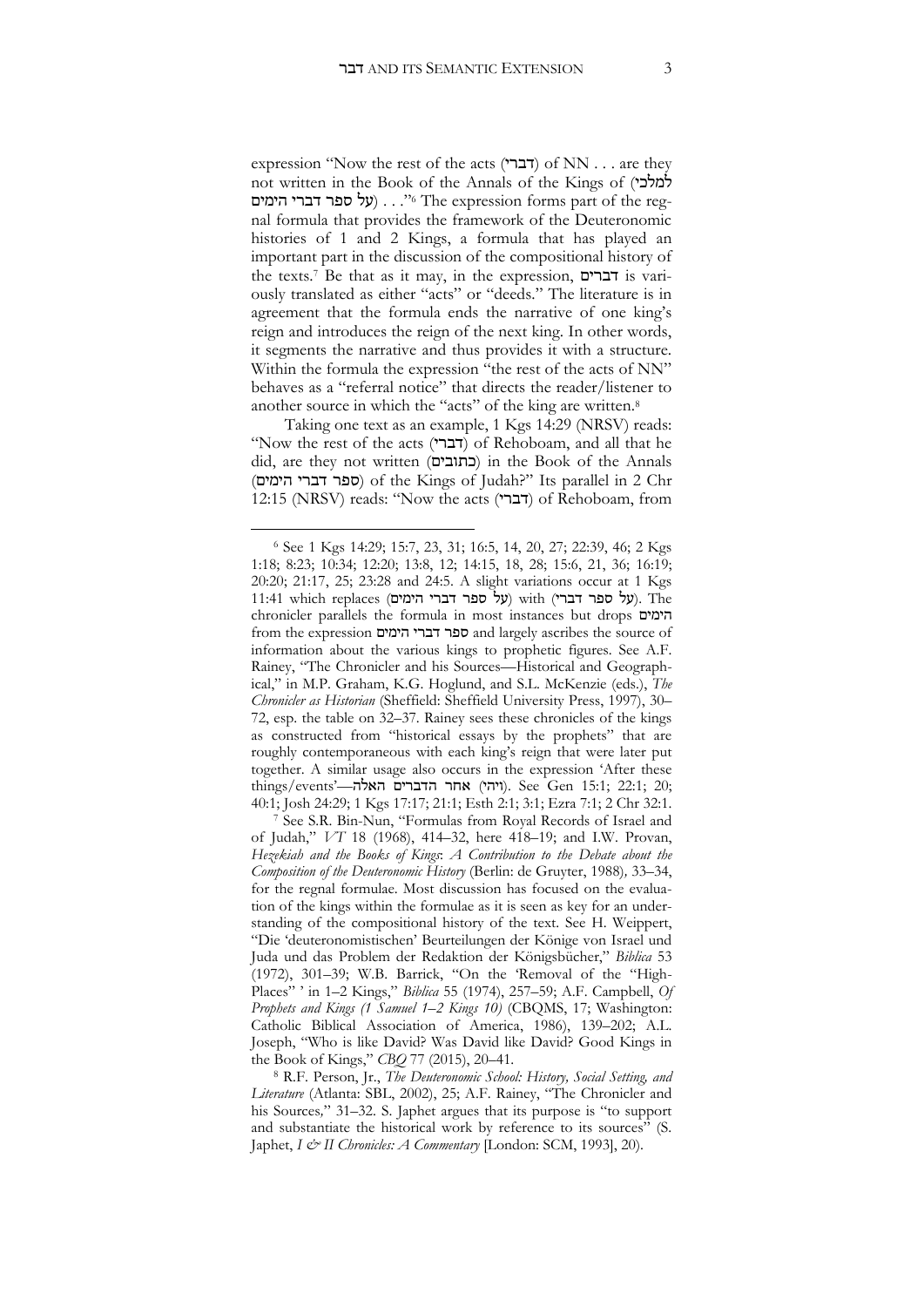first to last, are they not written (כתובים) in the records (דברי of the prophet Shemaiah and of the seer Iddo, recorded by genealogy (להתיחש)?" Though in both instances דברים lated "acts," there is evidently a residual ambiguity in its meaning, for the acts are said in both texts to be "written," a problem compounded in 1 Kings since the acts are said to be written in "the Book of the Annals." Words and not acts are written in books/scrolls. Turning to 2 Chronicles, the same verbal aspect may be seen in the term's collocation with the verbs כתב and התיחש, as well as the repetition of דברים in reference to the records of Shemaiah and Iddo. On further reflection one might be led to construe the usage as an abridgement for "reports of the acts"; however, to do so begs the question as to the meaning of the resulting redundancy in the addition of "and all that he did." Why add this clause if the term is construed "reports of the acts"? The usage here is better explained as metonymic where words stand for the meanings they convey, and in this instance for the events that they describe. However, one must be aware that it is context that prompts the gloss "acts"—the *waw* in "and all that he did" is best understood to be explanatory, i.e., "to wit all that he did" (Gesenius §154a n.b)—and not anything in the term itself. The motivation for the added explanation is to be found in the abstract sense of the term that has begun to lose its specific semantic content. Such loss is one of the assumed steps of grammaticalization, and metonymy a significant facilitator of the process.<sup>9</sup>

#### **2. METONYMY AND SEMANTIC EXTENSION**

For the purposes of the present paper we take the approach of cognitive theory of metaphor and accept the definition of metonymy offered by Günter Radden and Zoltán Kövecses: 10

Metonymy is a cognitive process in which one conceptual entity, the vehicle, provides mental access to another conceptual entity, the target, within the same idealized cognitive model.

Or in the words of Jeanette Littlemore:<sup>11</sup>

 $\overline{a}$ 

Metonymy is a figure of language and thought in which one entity is used to refer to, or in cognitive linguistic terms "provide access to," another entity to which it is somehow related.

The idea of contiguity (i.e., that the vehicle and target both belong to the same domain matrix, frame, mental space, knowledge network or idealized cognitive model [hereafter

<sup>9</sup> P.J. Hopper and E.C. Traugott, *Grammaticalization* (Cambridge: Cambridge University Press, 2003).

<sup>10</sup> G. Radden and Z. Kövecses, "Towards a Theory of Metonymy," in K. Panther and G. Radden (eds.), *Metonymy in Language and Thought* (Amsterdam/Philadelphia: John Benjamins, 1999), 17-59 (21).

<sup>11</sup> J. Littlemore, *Metonymy: Hidden Shortcuts in Language, Thought and Communication* (Cambridge: Cambridge University Press, 2015), 4.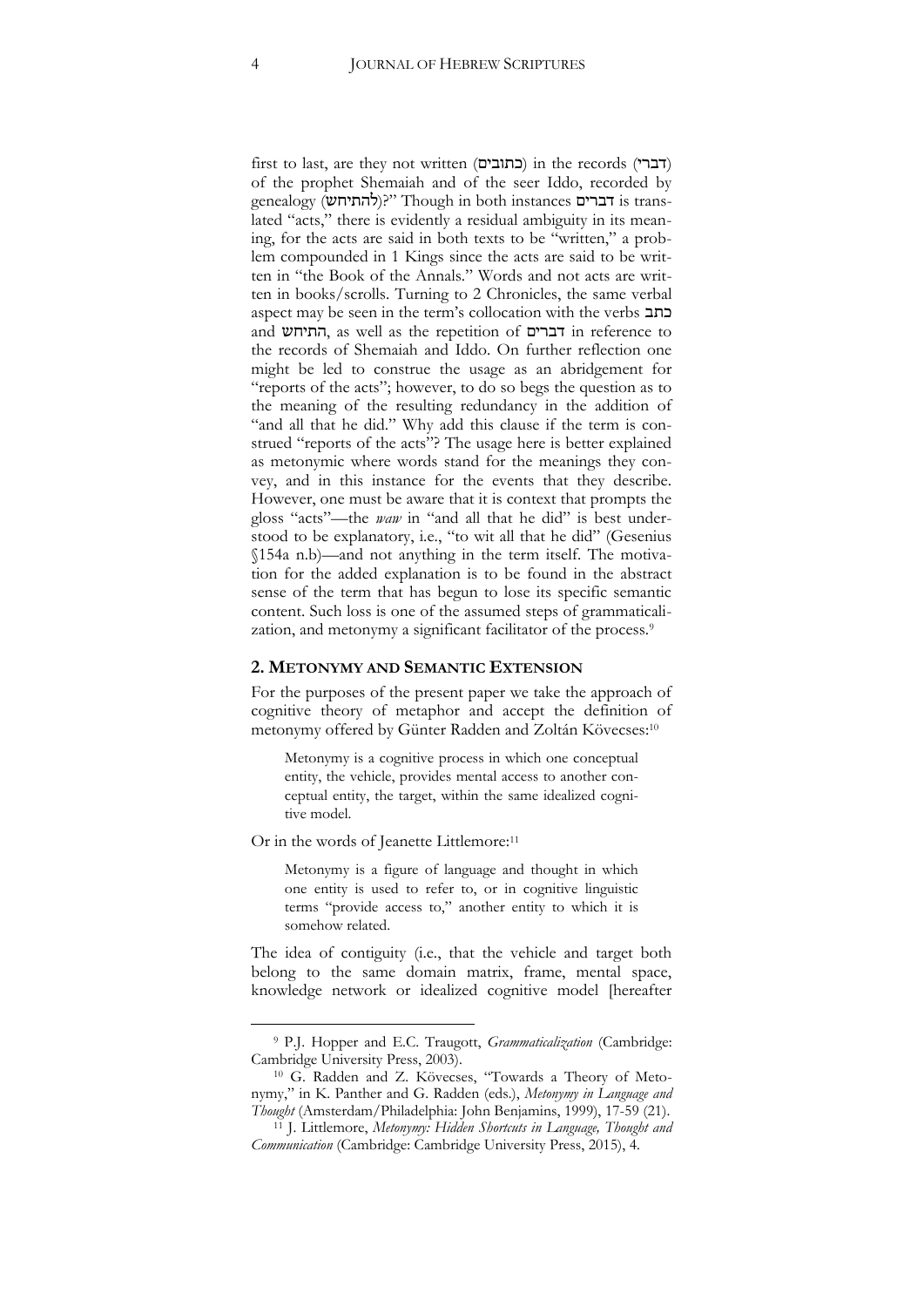ICM]12) is seen as fundamental to metonymy, for example, "Washington" to refer to "the government of the USA" (a case of PLACE FOR INSTITUTION), "America" to refer to "the USA" (a case of WHOLE FOR PART), or "four wheels" to refer to a "car" (a case of PART FOR WHOLE). At first, metonymy was seen as purely referential and as such the result of simply substituting one term for another. But as the last example in particular shows, a salient feature of the metonymic vehicle may be highlighted or profiled and may then be preserved in the link to its target. Accordingly, a different element of the "car" ICM might be chosen to profile a different concept. Thus when we say that someone was behind *the wheel*, we imply that that person was in control of the car. That metonymy may not only be a case of substitution is also demonstrated by instances in which metonymy is additive. For example, the sentence "The bathtub is running over" where in fact it is "the water in the bathtub" that is referred to, an instance of CONTAINER FOR CONTENTS. <sup>13</sup> Metonymy can also be used for rhetorical effect, evaluatively (e.g., "The best part of working at night is that *the suits* have gone home" where businessmen are portrayed as characterless14), euphemistically (e.g., to go to *the bathroom*), ironically or humorously.

A number of studies are of importance to the present discussion of דבר. First, René Dirven in attempting to explain why metonyms can be placed variously along a figurative/nonfigurative continuum distinguishes three classes of metonymy, which he terms linear (as in "*Different parts of the country* don't necessarily mean the same thing when they use the same word"), conjunctive (as in "*Tea* was a large meal") and inclusive (as in "He has *a good head* on his shoulders").<sup>15</sup> It is the second type that is of interest for this study in that it gives rise to meaning extension. The principal example given is that of the

<sup>12</sup> According to Kövecses, "idealized cognitive models are structured conceptual representations of domains in terms of elements of these domains" and "a conceptual domain is our conceptual representation, or knowledge, of any coherent segment of experience. We often call such representations 'concepts,' such as the concepts of building or motion. This knowledge involves both the knowledge of basic elements that constitute a domain and knowledge that is rich in detail." (Z. Kövecses, *Metaphor: A Practical Introduction* [Oxford: Oxford University Press, 2010], 324 and 326).

<sup>13</sup> Radden and Kövecses, "Towards a Theory of Metonymy," 17– 59. An ancient Hebrew example of this would be the gloss "report of the acts" for דברים in 1 Kgs 14:29 and its parallel in 2 Chr 12:15. The interpretation also offers a felicitous explanation for the coordination of the plural דברים with the singular היה in 2 Chr 12:12b, so that it should be understood to mean "and also in Judah there was a good report." Interestingly, this is an example of the rarer metonym CONTENTS (words) FOR CONTAINER (report).

<sup>14</sup> Cited from Littlemore, *Metonymy: Hidden Shortcuts*, 5.

<sup>15</sup> R. Dirven, "Metonymy and Metaphor: Different Mental Strategies of Conceptualisation," in R. Dirven and R. Pörings (eds.), *Metaphor and Metonymy in Comparison and Contrast* (Berlin/New York: de Gruyter, 2003), 75–111.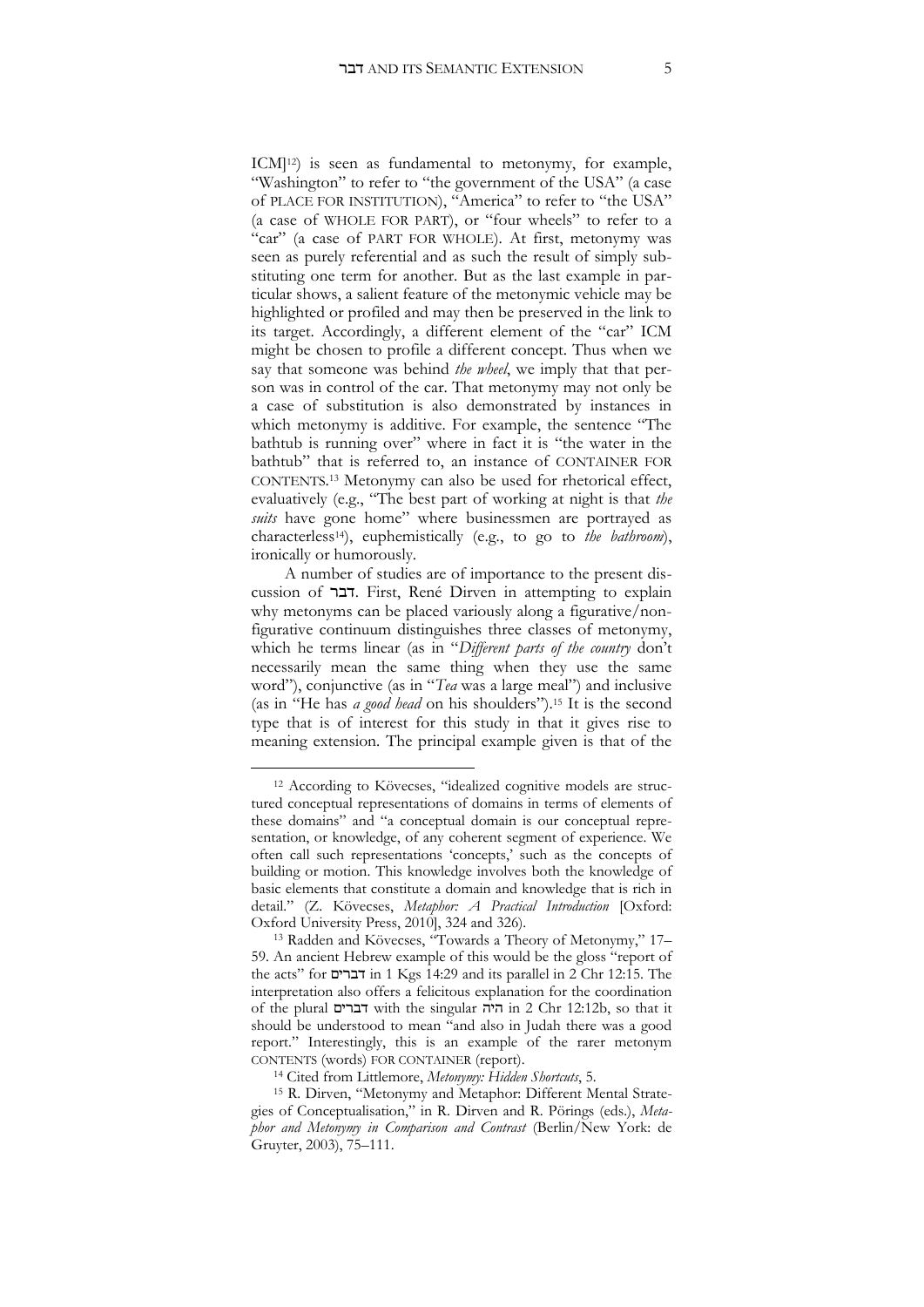term "tea" which can mean the dried leaves of *Camellia sinensis*, the drink made from them, any similarly derived beverage, a light meal in the afternoon (i.e., afternoon tea), and the evening meal or dinner, as in the instance cited above. Under this category Dirven also speaks of the sociocultural syntagma or associated contexts that contribute to semantic extension.<sup>16</sup> It is the conjoining of tea-drinking with ever widening social and cultural contexts (i.e., "inviting guests, the eating of biscuits and scones, and finally all the elements of a whole evening meal"<sup>17</sup>) that accounts for the metonymically generated changes in meaning. In addition, Dirven uses the notion of metonymic chaining which he identifies as a feature of the inclusive class of metonymy. Such metonymic chains as *head—brains—thinking mind—intelligence* arise from the existence of sub-domains within a higher order domain—later described in terms of more concrete classes comprising the other, less concrete or abstract ones—and importantly it is argued that items in the chain may require their own different, verbal contexts.<sup>18</sup> Littlemore extends the use of metonymic chaining beyond the limits set by the postulated condition of sub-domains to explain examples of metonymy drawn from advertising, sign language and language more generally.<sup>19</sup> In effect, chaining involves the target domain of a source domain (vehicle) being used as the source domain (vehicle) for another target domain and so on. To illustrate, Littlemore gives as an example: "Now dry your eyes and *we'll put the kettle on*."<sup>20</sup> Here we have the two metonymies "put the kettle on" for "make a cup of tea" and "drink tea together" for "drink tea together while sharing one's problems" linked together by a sociocultural syntagma.

Second, Littlemore shows the importance of using real-life examples of metonymy and not just those derived from the textbook or created by the researcher. She also underlines the complexity of metonymy and its definition, as well as the fact that the perception of it may very well be subjective in nature. As she observes:<sup>21</sup>

<sup>16</sup> One might also note the role that construal plays in inclusive metonymy as sub-domains within the domain matrix are composed. As such contiguity, which is the basis of metonymy, is not natural but cognitive (see Dirven, "Metonymy and Metaphor," 90–91). In other words, these metonyms are not necessarily universal.

<sup>17</sup> Ibid., 81–82.

<sup>18</sup> Ibid., 98; G. Lakoff, *Women, Fire and Dangerous Things. What Categories Reveal about the Mind* (Chicago: University of Chicago Press, 1987), esp. 91–114, speaks of category chaining where the central sense of the category as indicated by its prototypical members is cognitively extended so that the category includes other more peripheral members. This is achieved through propositional, imageschematic, metaphoric and metonymic models.

<sup>19</sup> Littlemore, *Metonymy: Hidden Shortcuts*, 34, 117–18, 125–26 and 131.

<sup>20</sup> Ibid., 7.

<sup>21</sup> Ibid., 46. See also 133.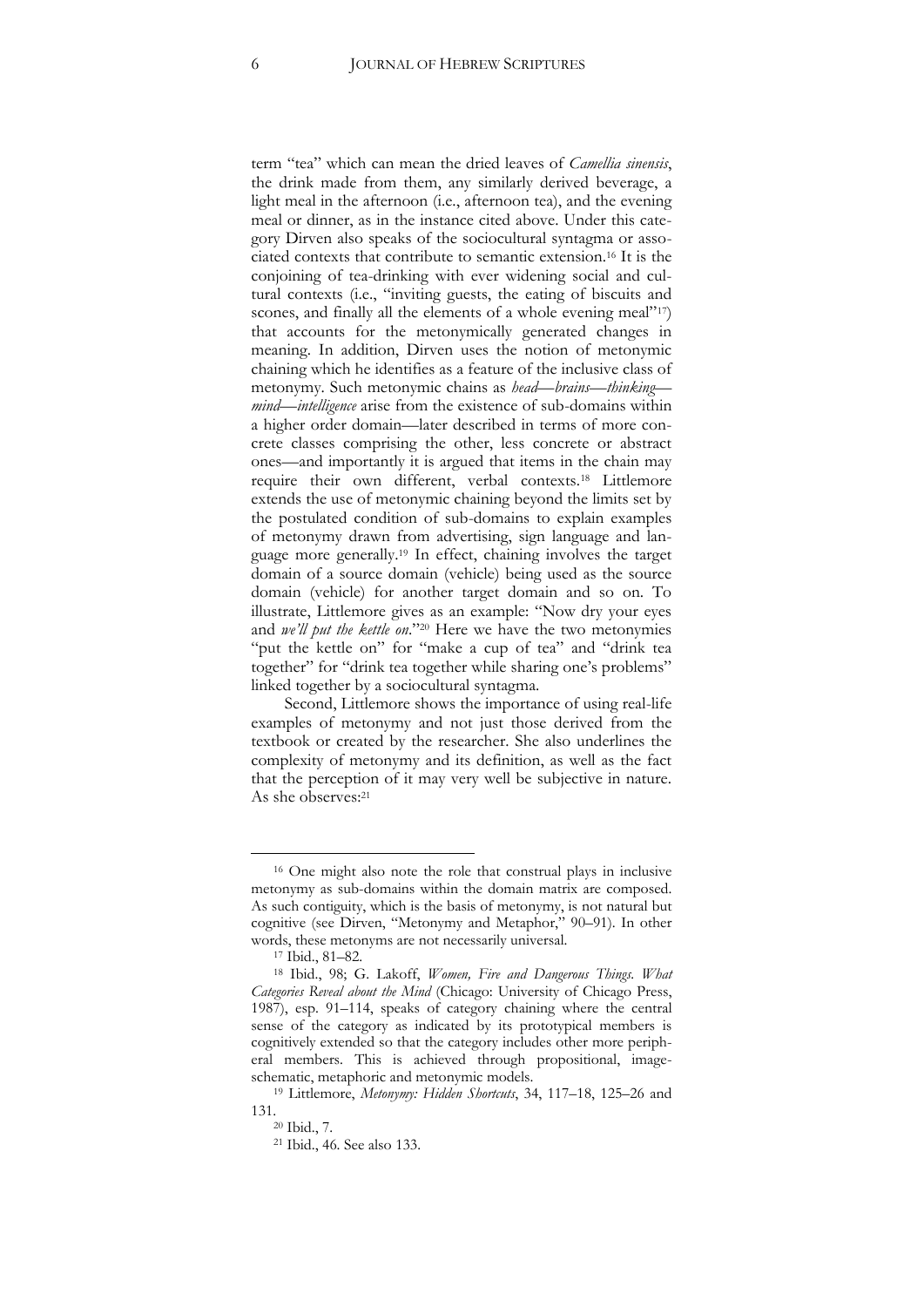Metonymy relies heavily on both context and co-text, and is often in the eye of the beholder, and this needs to be taken into account in any theory of metonymy.

ICMs, as cognitive constructs which provide the basis of contiguity (i.e., the metonymic vehicle and target are required to be elements in the same ICM), are not a priori givens. Rather they are subjective and influenced by an individual's experience of the world and interpretation of it as well as the influence of culture more generally.

Idealised cognitive models encompass the cultural knowledge that people have and are not restricted to the "real world." That is to say, they also encompass people's subjective views of a particular concept and can be highly idiosyncratic as they are an abstraction from people's encounters with that particular concept. They are highly schematic and flexible, and can be static or dynamic, or both. They are "idealised" in the sense that they are not necessarily "real."<sup>22</sup>

Third, Radden and Kövecses seek to investigate what sorts of relationships produce metonymy and the principles that govern the selection or choice of one entity (the vehicle) via which one accesses another entity (the target).<sup>23</sup> In introducing their analysis, they identify eight types of metonymy, the sign and reference metonymies that cut across the "ontological realms" of form (i.e., sounded or spelled word), concept and thing/event (referent), and conceptual metonymies.<sup>24</sup> Of these types the sign metonymy (i.e., where words stand for the concept they express) and referential metonymies (i.e., where the form-concept, concept or form stand for the thing/event to which it refers25) are of particular interest to the present paper. As noted by Radden and Kövecses,<sup>26</sup> such metonymies underlie language as a whole and it is this fact that often makes metonymy difficult to determine. The reason for our interest is that at first sight sign metonymy seems to explain why דבר has acquired the meanings "thought," "promise," "threat," "commis-

<sup>22</sup> Ibid., 10. See also 12–13 where ICMs are described as "a series of embodied, encyclopaedic, abstract, loosely connected and somewhat idiosyncratic knowledge networks that we have in our minds.... a 'car' ICM will also be shaped by other people's views of cars and is therefore, to a large extent, socially constructed and culturally specific."

<sup>23</sup> Radden and Kövecses, "Towards a Theory of Metonymy," 17– 59.

<sup>24</sup> See Figure 1, Radden and Kövecses, "Towards a Theory of Metonymy," 23. Note that concept metonymies consist of four types.

<sup>&</sup>lt;sup>25</sup> It may be helpful to note that sign metonymy roughly correlates to intension and reference metonymy to extension in "classical linguistics."

<sup>26</sup> See also G. Lakoff and M. Turner, *More than Cool Reason. A Field Guide to Poetic Metaphor* (Chicago: University of Chicago Press, 1989), 108; and Radden and Kövecses, "Towards a Theory of Metonymy," 42–43.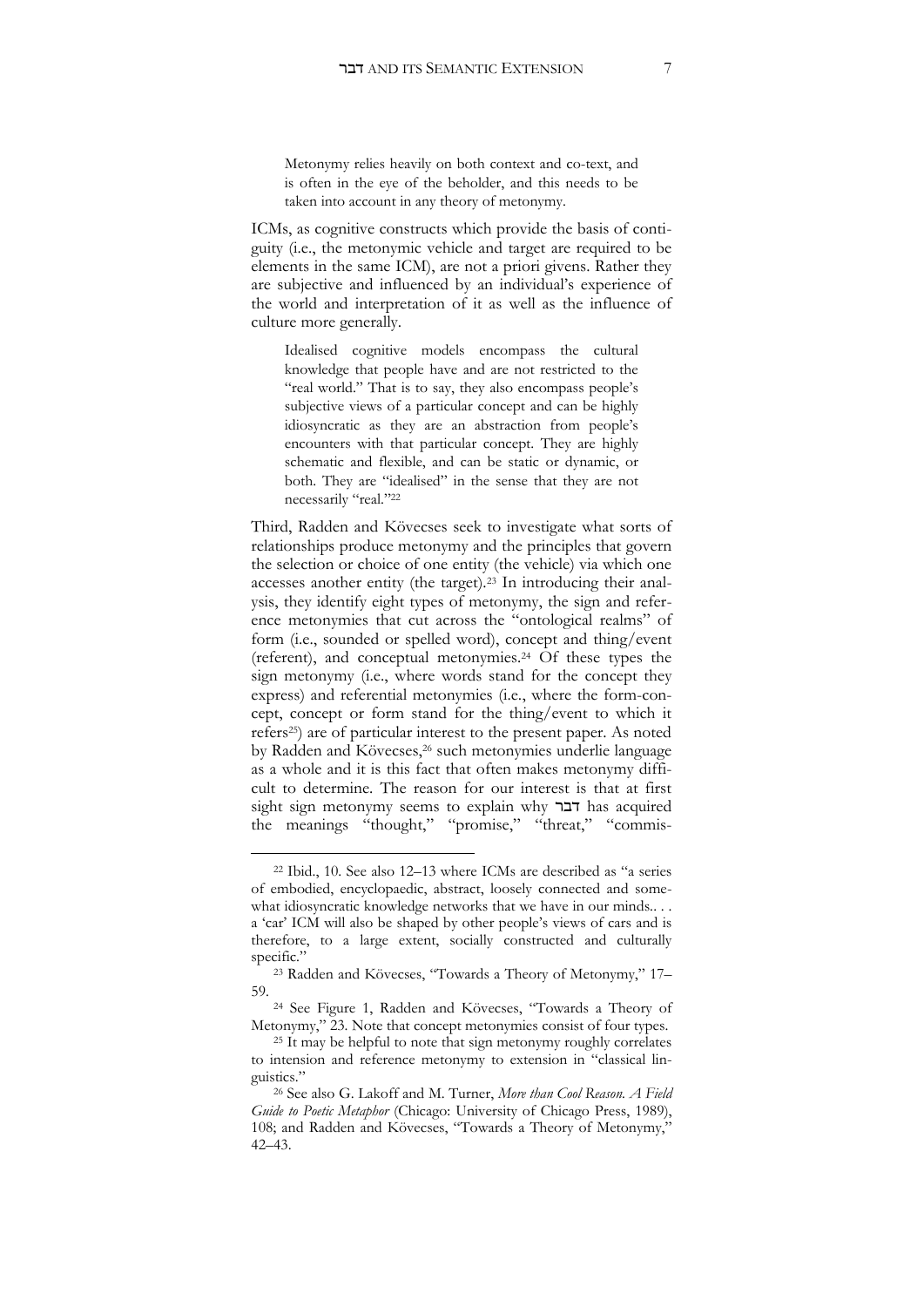sion/command," "rule/regulation," "order," "precept," "suggestion/counsel," etc., whilst reference metonymy the meanings "thing," "something," "anything," etc. Examples are only properly given for sign metonymy, the principal one being: "that is a self-contradictory utterance."<sup>27</sup> The point is made that an utterance is strictly speaking a series of sounds and thus might be said to be either audible or inaudible. The modifying expression "self-contradictory" indicates that we have understood "utterance" as a reference to the meaning or "conceptual content" of what was said and not to the series of sounds.

Although we are much indebted to the insights of Radden and Kövecses, a simpler approach will be adopted here.<sup>28</sup> Taking the example of *order* in the sentence "The seller must ship your *order* within 30 days of receiving it," we argue that its use in a particular verbal and pragmatic context invokes an appropriate ICM (itself based on shared experience) and that this context also makes salient certain features in that ICM. Given the context of online shopping, for example, the ICM involves a buyer and seller who are not physically present, objects for sale, credit-card payment, etc. In the sentence "The seller must ship your order within 30 days of receiving it," the verb "ship" (itself a metonym) makes salient the objects for sale in the shopping ICM, and it is this salience that facilitates the result-

<sup>27</sup> Other examples are "those are foolish words" and "four-letter word" to refer to swear words.

<sup>28</sup> Looking more closely at their argument, Radden and Kövecses, "Towards a Theory of Metonymy," 24 and 42, distinguish the general FORM FOR CONCEPT metonymy from "particular instances of the relationship between the form and content parts of a sign," though the sign metonymy is still said to apply to them. If we understand their distinction correctly, whereas in the general FORM FOR CONCEPT metonymy the form "utterance" stands for our conception of utterance (i.e., what we think the act of making an utterance is), in the particular instance of "that is a self-contradictory utterance" the situation is different, for now "utterance" stands for "the conceptual content expressed by the utterance" (also expressed as "the contents part of the sign"). See Radden and Kövecses, "Towards a Theory of Metonymy," 23–24 and 42–43. There is, however, reason to question the analysis of ontological realms and metonyms that cut across them. Consider, for example, that by using the CONTAINER FOR CONTENTS METONYM, i.e., "the conceptual content expressed by the utterance," the analysis appears to simplify a complex series of steps that are not just instances of sign metonymy. In other words, "utterance" stands for a sequence of sounds (a reference metonym) which is in their turn a sequence of forms. It is then the construal of those forms through both sign and reference metonymies in the "particular instance," not to mention the role played by syntagmatic relationships, that produces, for example, a statement which can then be said to be selfcontradictory or not; or again that all examples of "particular instances" of sign metonymy use a term that stands for some act of speaking, i.e., "utterance," "words." They involve language talking about language, and thus do not operate at the same level of discourse as "dollar" for *money*, the example used by Radden and Kövecses to illustrate the simple sign metonym.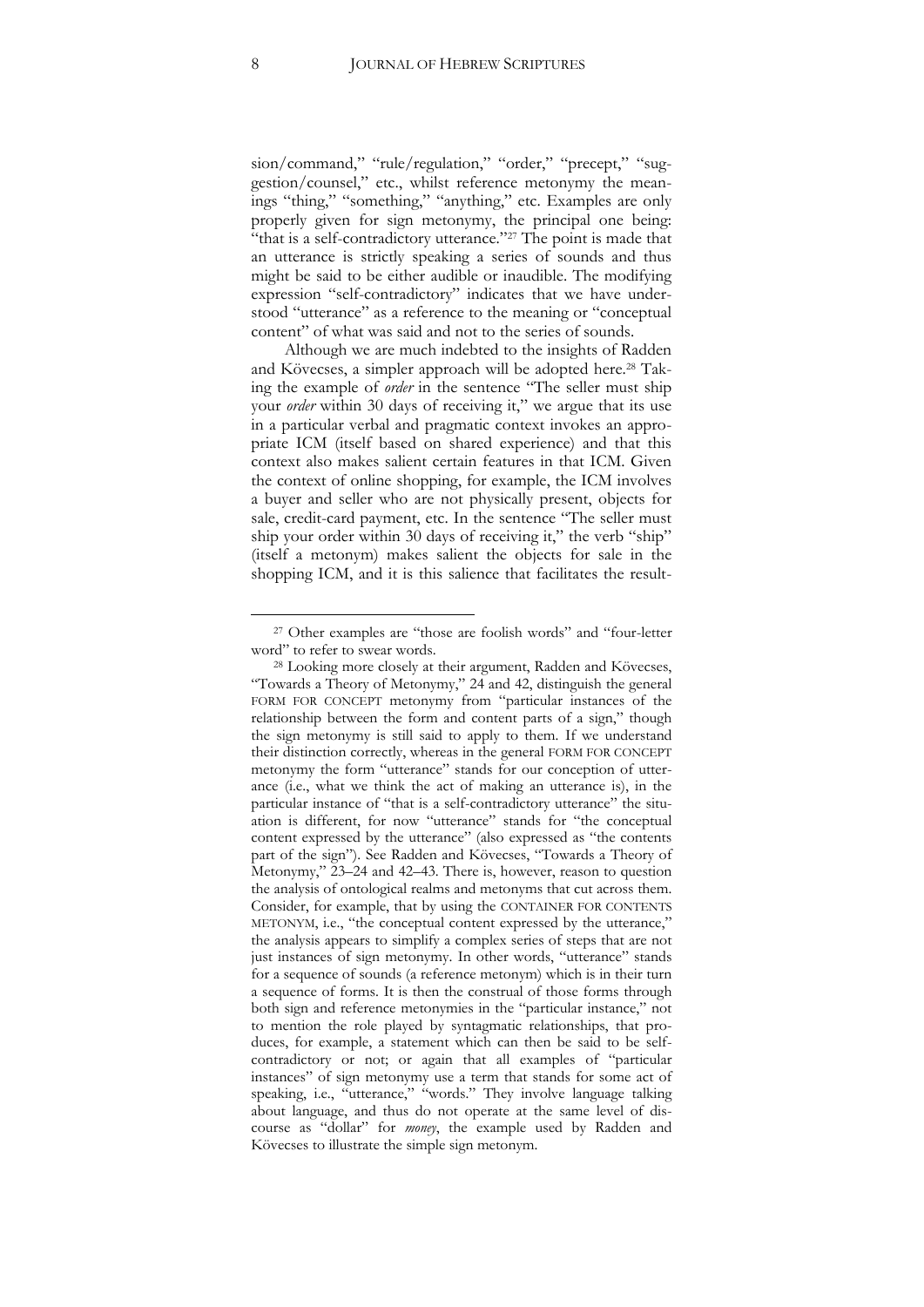ing metonym ORDER FOR WHAT IS ORDERED. The example is further important for its use of the pronoun *it* to refer back to *order*, but now its sense is no longer metonymic; for it is the act of ordering itself that is now meant. We will return to this proximate use of the same term but with different meanings in a later section of our article.

In the analyses that follow, we assume the existence of shared ICMs in the minds of ancient Hebrew speakers and the role of context in creating salience. The latter assumption is particularly important as דבר bears various meanings associated with speaking that require in modern translations different glosses to approximate its sense. The following features appear to play an important role in determining דבר's meaning: the choice of the singular over the plural form;<sup>29</sup> the presence of anaphora or cataphora as indicated by the article and the deictic  $\pi$ ; the adjective that modifies it; and the verb that governs it. But there are others as well.

#### **3. PART FOR WHOLE (WORD FOR WORDS) METONYMY AND METONYMIC CHAINING**

In the following examples דבר stands for an actual or assumed utterance (words) and is variously glossed given the nature and/or context of that utterance. The objection may be raised that this is an issue only in the secondary translation; however, it is clear that a semantic shift has occurred because of its context and collocated terms.

 Qoh 1:8 reads: "All things (= claims/propositions— דברים (are wearisome. No one can speak (them); no eye is sated to see (them); no ear is full of hearing (them)." The sense is clearly verbal in view of its collocation with terms for speaking and hearing. The odd term is "see," but in view of the context, this appears best viewed as a reference to "reading," a visual process. The idea also agrees with the sentiment expressed at 12:12bc: "There is no end to making many books; and much study wearies flesh." Qoh 1:10a is a little more difficult: "Is there a thing  $(=$  claim/proposition— $\exists$ דבר ( $\forall$ דבר (of which it is said, 'See, this is new'?" The claim/proposition is then negated in 1:10b ("It has already been, in the ages before us"), with 1:11 making it clear that what is contemplated is subject to forgetfulness. The NRSV reads: "Is there a thing of which it is said, 'See, this is new'?". The translation makes דבר agree with זה and renders the relative pronoun by "of which." But this is unnecessary.

<sup>29</sup> The singular and not the plural form of דבר is often used, and this despite the fact that whatever was said was no doubt articulated in a sentence consisting of more than one word. We have therefore at a very basic level a PART FOR WHOLE metonym which in these instances appears to give a clue to the presence of a metonym. In other words, דבר) singular) is often used to indicate that a metonymic chain is used.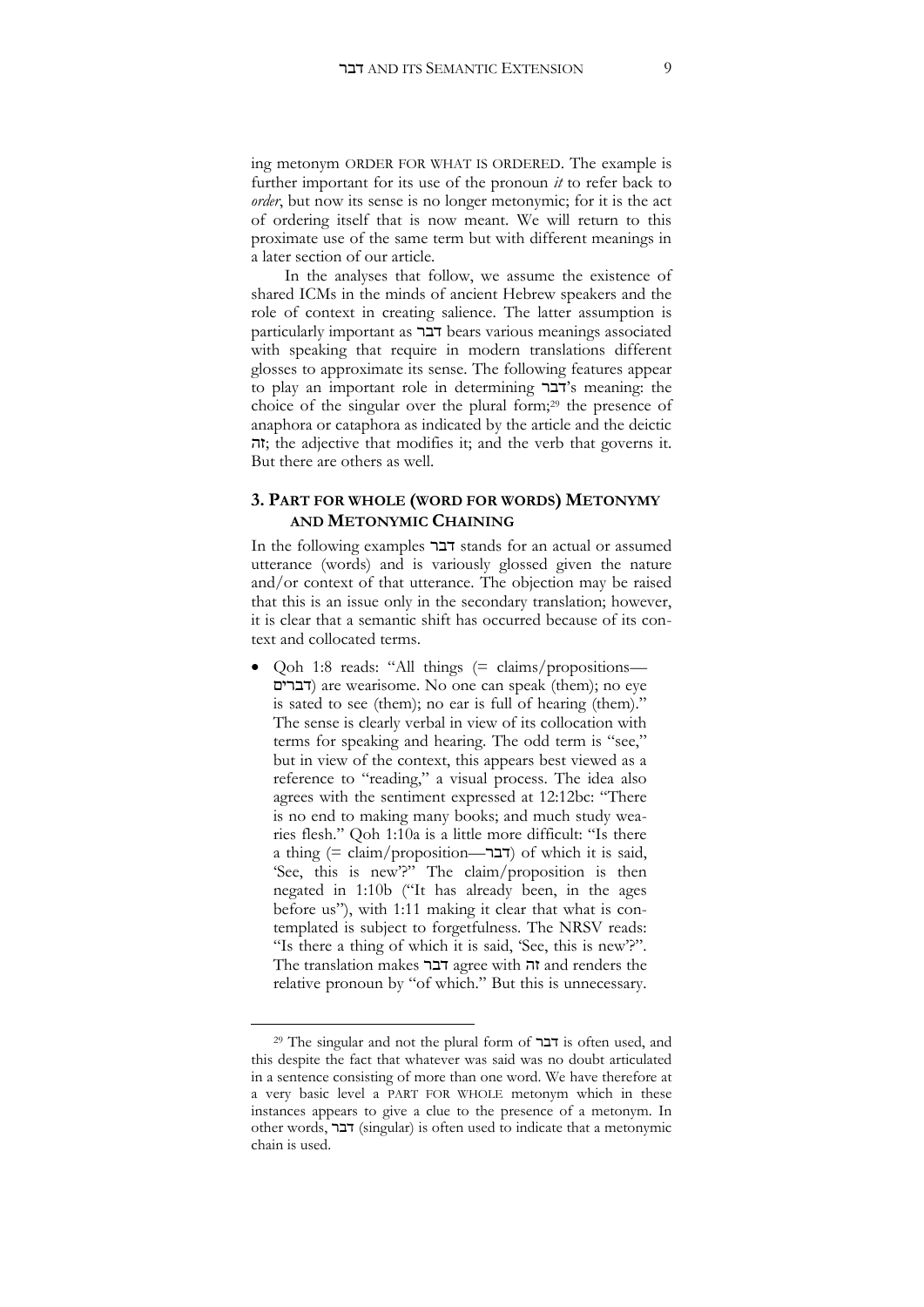In 1:8 the plural is glossed "words," i.e., in the sense of the plural of *word for words (claim) = claims*, and the same sense is entailed here, though now in the singular. In other words, every description of or claim about the world is wearisome both because it falls short and fails to satisfy (1:8) and because its subject matter is always the same  $(1:9)$ . 1:10 thus picks up a contrary word  $(T\Xi)$ which says: "See this. It is new" only to dismiss it also. The use of the singular דבר in v. 10, itself marked as such by the particle  $\mathbf{v}$  and repetition entailed in the relative clause, thus creates a contrastive parallel to the plural דברים) marked by the preceding use of  $\geq$  in 1:8. In other words, דבר refers forward (note that דבר is viewed as speaking) to the claim "See this. It is new," and so we have a metonym *word for words*. 30

- Deut 13:12 (MT, v. 11 in NRSV) offers an interesting point of comparison with Deut 17:5 (see below) that highlights the effect that the use of the inseparable preposition כ has on the understanding of דבר. The verse reads: "Then all Israel shall hear and be afraid, and never again do any such wickedness (כדבר הרע הזה)." The use of the prefixed comparative  $\Box$  and the deictic together with the modifying adjective make it clear that it is the proposition to go and serve other gods (vv. 7, 14 MT) that is at issue. דבר refers to the words נלכה אחרים אלהים ונעבדה and it is this proposal, or better the intention behind it, that is evil. Note also that "Then all Israel will hear" (13:12) contrasts with בסתר," in secret" (cf. the intimacy of the relationships assumed in 13:7), and, as such, foregrounds the utterance and draws attention to its nature (i.e., "hidden/secret") as opposed to the later public nature of its consequences. Be that as it may, we have a chaining involving a PART FOR WHOLE metonym (*word for words)* and a MEDIUM FOR MESSAGE metonym (*words for the idea or intention they express*).
- Josh 2:14: "Our life for yours! If you do not tell this business of ours (דברנו זה), then we will deal kindly and faithfully with you when the LORD gives us the land." The verbal aspect of דבר is highlighted by its governing verb (תגידו). As rendered by the NRSV the narrative makes it difficult to understand what is being referred to here as the king of Jericho already has been told of the spies' undertaking and it is for this reason that Rahab hid them. The pronoun "our" is best understood to include Rahab, her family (note the plural תגידו(, and the spies and it is this word that should not be disclosed. In

<sup>&</sup>lt;sup>30</sup> The argument offered here is confirmed by the Greek translation of vv. 8a and 10a, though the contrastive parallelism is lost to some degree: πάντες οἱ λόγοι ἔγκοποι . . . ὃς λαλήσει καὶ ἐρεῖ ᾿Ιδὲ τοῦτο καινόν ἐστιν.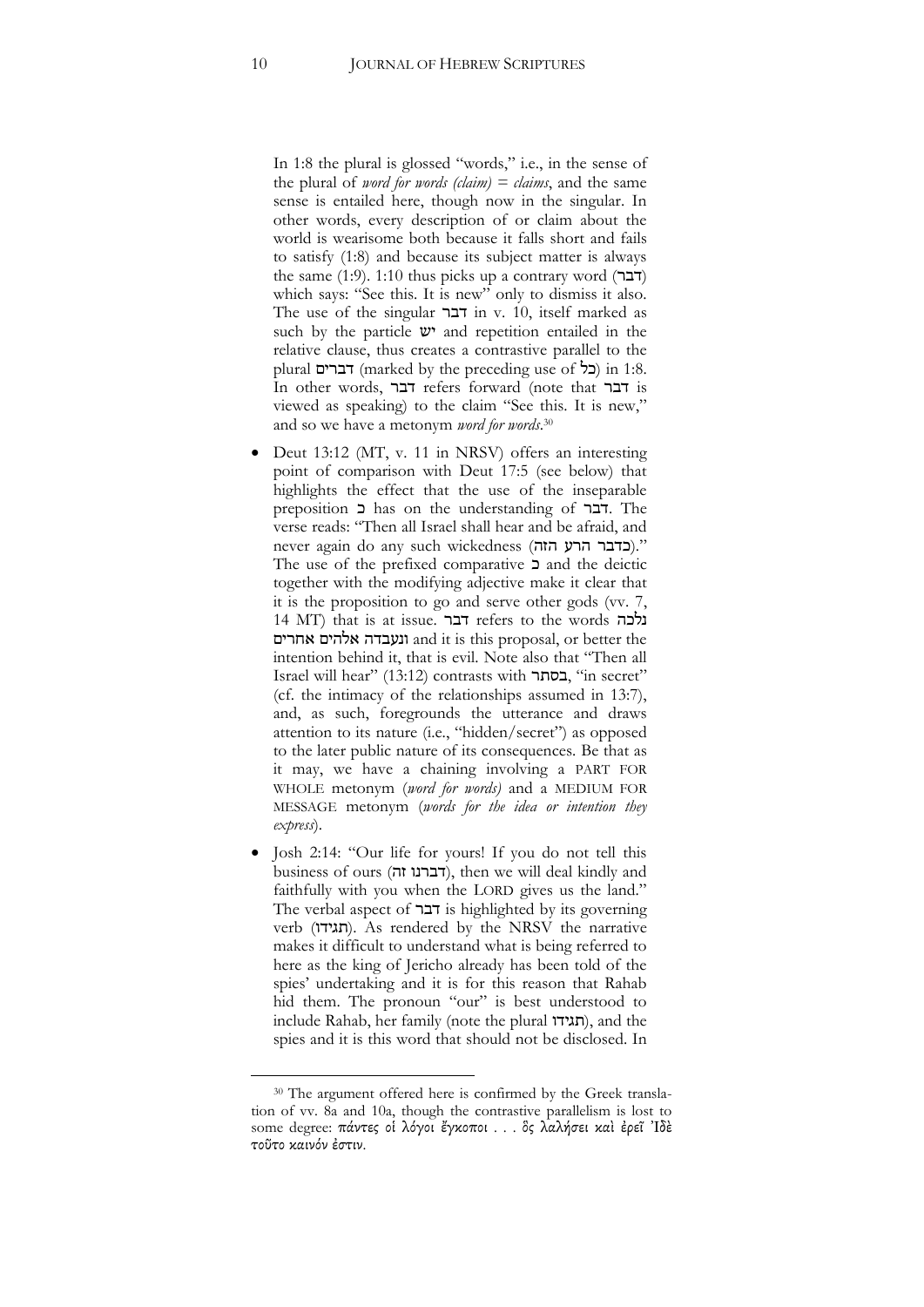other words, it is the arrangement that she is told not to tell. The dependence of דבר on the verb הגיד makes clear its verbal aspect here so that we have a similar metonymic chaining, i.e., *word for words* and *words for the idea or intention they express*.

Amos 3:7: "For the Lord God makes (עשה) no plan (דבר) unless he has revealed (גלה) his counsel (דבר) to his servants the prophets." The concessional clause introduced by כי אם (unless) evokes the ICM of advising so that דבר here takes on the meaning of deliberation through the same metonymic chaining, i.e., *word for words* and *words for the idea or intention they express*. We can associate this usage and other similar expressions (e.g., Gen 20:10; 1 Sam 20:2 and 21) with the Hebrew idiom to speak to one's heart (בלבר בלב) vel sim.), which refers to the internal cognitive act of deliberating or thinking. To us the expression appears to be a metaphor but for the ancient Hebrew who thought of the heart as the seat of thought it should be viewed as a metonym. See also Ezek 38:10—"Thus says the Lord GOD: On that day thoughts (דברים) will come into your mind (לבבך), and you will devise an evil scheme."

It is interesting to note in passing that there is an epistemological dimension to each of the examples just cited, insofar as each relates to a type of knowledge. Moreover, with the possible exception of Qoh 1:8 and 10, each relates to some kind of secret or hidden knowledge. When compared to the idiom of speaking to one's heart discussed under Amos 3:7, this might imply a worldview in which thoughts were conceived as "words" (cf. the phenomenon of "internal monologue"), and this may go some way toward explaining the conceptual basis of the semantic extension with which we are concerned. In other words, the characteristic versatility of the noun דבר may be associated in part with the inherently nebulous quality of one's inner thoughts. The focus on inner thoughts highlights the more subjective nature of the new meaning, a point to be considered further under grammaticalization.

When the *word for words* metonym refers to a command (or a plea, appeal, etc.) and is the object of a verb of performance, the act or event so commanded is made salient.

 Jer 22:3–4 reads (cf. also 42:3): "Thus says the Lord: Act with justice and righteousness, and deliver from the hand of the oppressor anyone who has been robbed. And do no wrong or violence to the alien, the orphan, and the widow, or shed innocent blood in this place. For if you will indeed obey this word (lit. 'do this word'), then through the gates of this house shall enter kings who sit on the throne." The preceding word spoken by God is a command as indicated by the imperative and jussive forms of the verb that has as its objective certain actions/events, i.e., acting justly and rightly, etc. It is this word that the hearer should do/obey.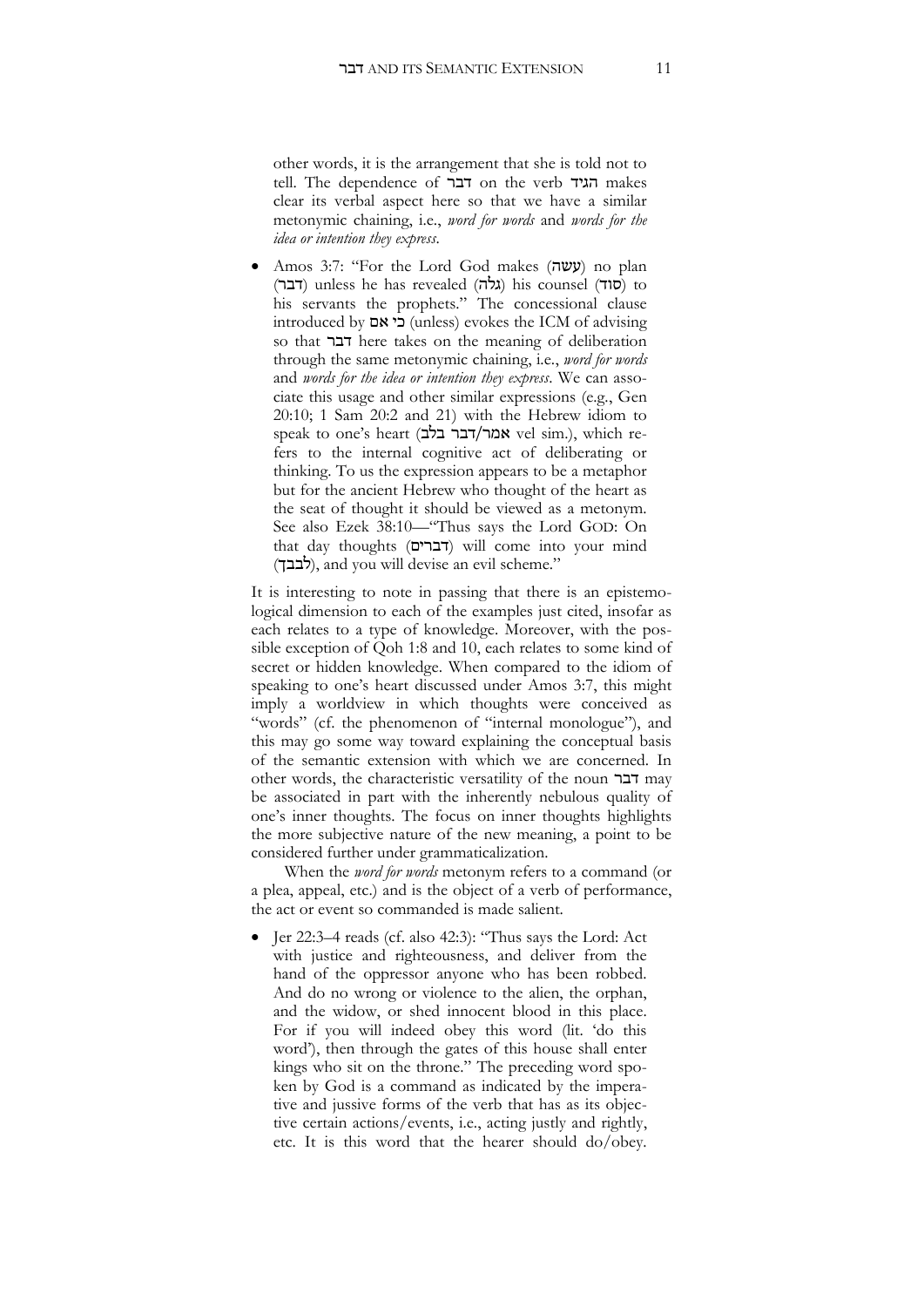Clearly the use of the verb "do" makes salient the actions/events indicated in the command. The importance of the deictic should also be noted in this and other similar expressions as it refers the reader to what has previously been said or is about to be said.<sup>31</sup> The result is a metonymic chain *word for words (command)* and *command for the act/event that is commanded*.

- At 1 Sam 15:13 when Saul mistakenly says to Samuel: "May you be blessed by the LORD; I have carried out the command (דבר) of the LORD," it is clear that יהוה דבר) definite and anaphoric in view of the *nomen rectum*) refers to the command of God relayed to him at 1 Sam 15:3 (and reiterated in v. 18). The NRSV glosses דבר as "command," a term that has an act or event as its objective, and clearly this is the case at 1 Sam 15:13. The verb הקים/"carry out" (itself a metaphorical usage both in English and Hebrew) makes salient the act/event in the ICM of commanding. Thus we have here a metonymic chain: *word for words (command)* and *command for the act/event that is commanded*.
- In the Sodom and Gomorrah story we have an "angel" say to Lot after his plea in the preceding verse to let him flee (cohortative) to a small city: "Very well, I grant you this favor (הדבר הזה) too, and will not overthrow the city of which you have spoken" (Gen 19:21 NRSV). We might equally render the words: "Behold, I also grant you this plea (דבר) by my not overthrowing the city (of) which you have spoken." The metaphor to lift another's face up to (i.e., to grant) makes salient the act/event that is entailed by Lot's plea (19:20—"Let me escape there") as indicated by the following infinitival phrase "by my not destroying the city." The metonymic chain is *word for words (plea/request)* and *plea/request for what is requested*.
- In its protasis Deut 17:2–5 adumbrates a sequence of events: the committing of the sin of idolatry; the reporting of it (דבר assumed); the investigation of the דבר and its proof.<sup>32</sup> In the apodosis the punishment is then passed—the person who has done הזה הרע הדבר is to be brought outside the city and stoned. The expression by its repetition of דבר and use of the deictic refers back to the earlier reporting and investigation of it. But clearly the offender did not make the report, nor should the report itself be considered evil. It appears that where the referenced דבר is expressed explicitly or implicitly in

<sup>31</sup> See Gen 20:10; 22:16; 30:31; 34:14, 19; Exod 9:5–6; 18:23; 33:17; Lev 8:36; Num 32:20; Deut 1:18; 4:13; 10:4 (as the ten commandments are the ten דברים ;(24:18, 22 ;Judg 11:37; 20:9; 21:11; 1 Sam 24:6, 7; 2 Sam 11:11; 12:12; 14:21; 1 Kgs 20:24; 2 Kgs 8:13; 11:5; 1 Chr 21:8.

<sup>32</sup> Cf. also Gen 21:26; Exod 1:15–18; Judg 6:29; 8:1; 1 Sam 28:18; 2 Sam 2:6; 12:6; 2 Kgs 17:12.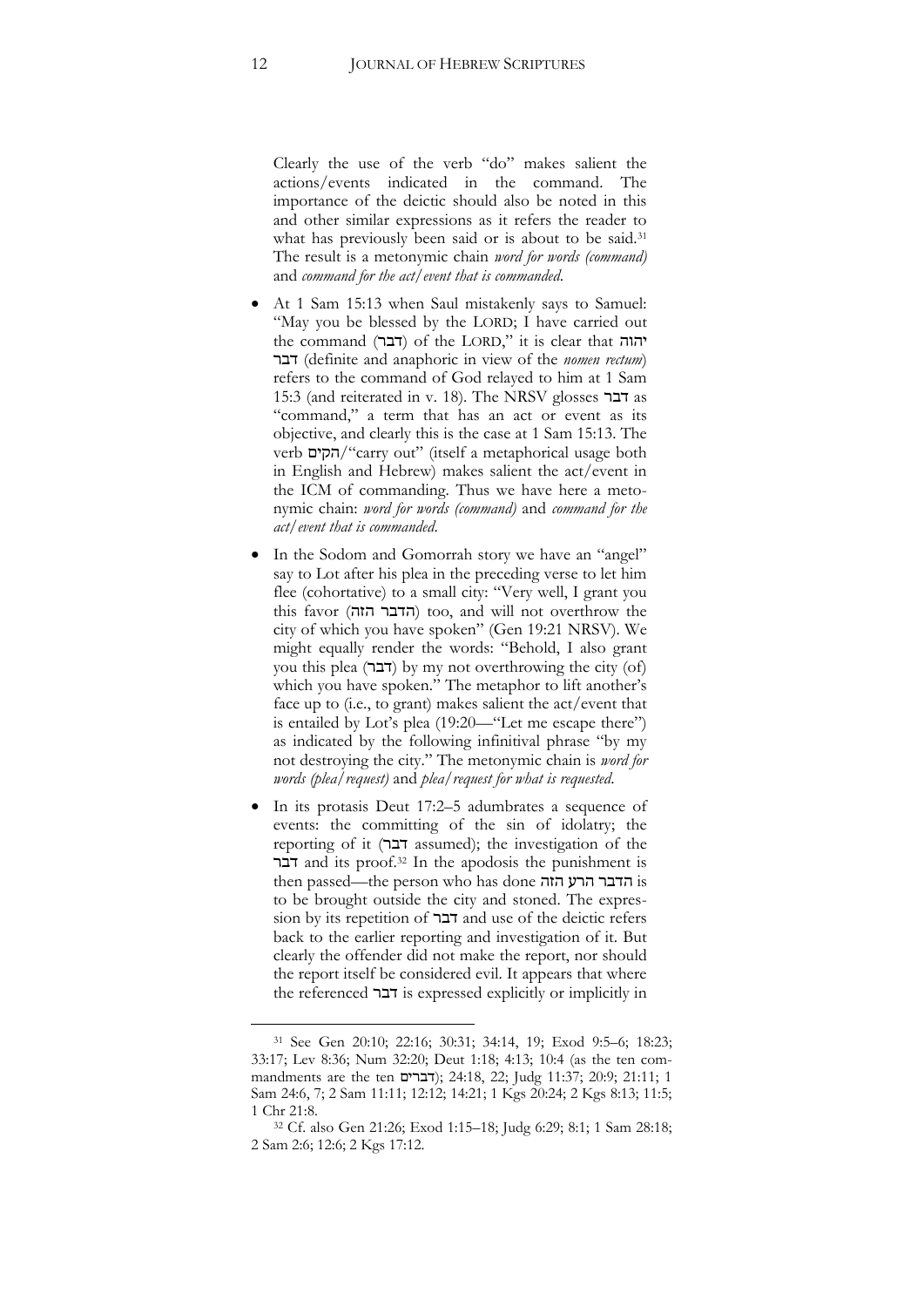the indicative mood, the expression stands for the reported act or event. In other words, we have a metonymic chain in operation: *word for words (report)* and *report for that which is reported*, i.e., the act of idolatry, and it is this act and not the report of it that is evil.

 1 Sam 22:15 is a similar example of metonymic chaining, where דבר stands for *that which is reported*. In 1 Sam 22:15 דבר occurs twice and is usually glossed as "anything" and "nothing," respectively (NRSV, NASB, ESV). In the first instance, the reference is to an imputation of treachery, or disingenuousness, and can be glossed "any charge." In the second instance, however, דבר relates specifically to knowledge  $(27)$  of the enmity between David and Saul. By extension, then, דבר may be understood according to the metonymic chain *word for words (report)* and *report for that which is reported* (cf. 1 Sam 20:2).

With this last example (i.e., word stands for that which is reported) we return to the point where the discussion started, namely, the meaning of דברים in the Deuteronomic formula "Now the rest of the acts." However, a new insight has been afforded. Whereas most examples above envisaged a discrete דבר, the reporting of a king's reign is not so constrained in its media and thus multiple דברים are envisaged. More significantly, we see that the first step in the chain, in allowing word to stand for words (PART FOR WHOLE), vacates דבר of its specific semantic content and makes its sense dependent on context as is indicated by the various glosses that now appear, e.g., "report," "command," "plea," etc. Meaning has been extended by means of metonymy.

#### **4. MEDIUM FOR MESSAGE METONYMS**

We noted above instances of chaining involving a PART FOR WHOLE metonym (*word for words)* and a MEDIUM FOR MESSAGE metonym (*words for the idea or intention they express*), i.e., דבר can be used to express the intellectual correlates of words (e.g., "thoughts," "plans," "ideas," "intentions"), rather than to designate the literal words themselves, be they spoken or written. We turn in this section to consider such instances in more detail.

The verbs with which דבר is collocated in some of these instances are verbs of speaking (הגיד, דבר, אמר(, demonstrating that the meaning "word" is very much present in these usages; however, the semantic extension goes well beyond the meaning "word" and into the conceptual realm. Consequently, these cases offer additional examples which underline the intentional and subjective aspects of semantic extension and the importance of context for its interpretation. For example, in Deut 17:8–9, 11 and 2 Sam 14:13 דבר refers to a "decision." The former passage details the manner by which legal disputes must be settled and explains that the parties involved must approach the priests and the judge, who will pronounce (והגידו) the "decision" (דבר המשפת). Throughout this passage דבר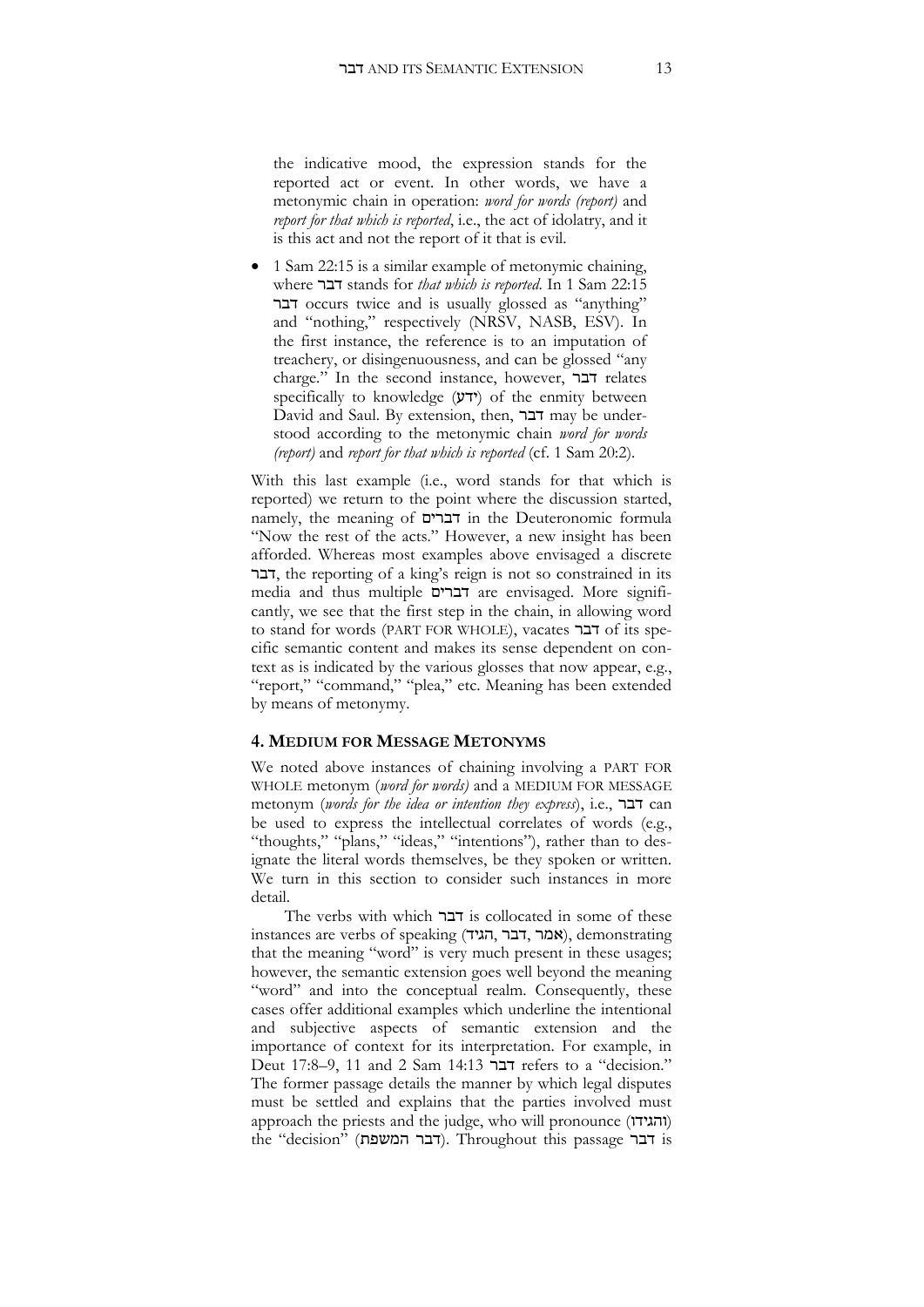often coupled with משפט, rendering the literal translation of the phrase as "word of judgment" (17:9) or "word for judgment" (17:8). However, in 17:11 דבר is not accompanied by משפט, it is instead clarified by the relative clause "which they declare (יגידו) to you." Despite this, it still carries the same sense of "decision." Similarly, in 2 Sam 14:13 דבר is also collocated with a verb of speaking (מדבר/אמר(. Its coupling with the deictic זה indicates that it refers back to the king's "decision" to protect Absalom but forbid him from returning home, which was spoken in 14:11.

The semantic shift from the literal realm (i.e., "word") to the conceptual realm may also be observed in Deut 13:12, in which the noun דבר occurs in the expression ישמעו ישראל וכל ויראון ולא יוספו לעשות כדבר הרע הזה בקרבך, "then all Israel will hear and be afraid, and will never again do such a wicked thing in your midst." Here, דבר is the object of the coordinated verb "not do again." The act is the act of idolatry (13:7–12 [13:6–11 in NRSV]), for which the idolater is to be stoned to death. But it is important to note the presence of the comparative preposition כ and the anaphoric pronoun זה. In this instance it seems that "this word" refers back to what was said (לאמר) by the idolater in v. 7: "let us go and serve other gods"; however, in v. 12, דבר is modified by the attributive adjective רע, and, as such, it is evidently the idolatrous intention rather than the words themselves which is intended (see Deut 13:12 above). Another instance in which דבר expresses an abstract concept is Esth 5:14, in which דבר is variously glossed as "idea" (ESV) or "advice"/"counsel" (NASB, RSV). It refers to the suggestion made by Zeresh and Haman's friends to hang Mordecai on the morning of the banquet: חמשים גבה יעשו־עץ ובבקר אמה. As in the examples above, דבר is collocated with a verb of speaking (אמר) and is used definitely, indicating it refers to the specific speech act mentioned earlier in the verse.

While דבר may be glossed as "decision," "idea" or "prediction" in the examples discussed above, we have shown that, because דבר is coupled with verbs of speaking, the meaning "word" still underlies its usage in these cases. In the passages below, however, דבר does not exhibit so close an affinity to the spoken "word." It is further removed as it is not collocated with verbs of speaking, and it expresses various concepts that are more complex than straightforward "speech" (i.e., motivation, justification, purpose). In such cases some form of inner speech may be implied (cf. the idiom of speaking to one's heart discussed above). In Josh 5:4 and 1 Kgs 11:27 דבר is glossed as "reason" and is used to explain the motivations behind the actions of Joshua and Jeroboam. In both passages דבר appears in the set phrase אשר הדבר זה, which functions to introduce the following section of the narrative in which the characters' motivations are rationalized. BDB lists 1 Kgs 9:15 as another example of דבר meaning "reason."<sup>33</sup> While the phrasing in this

<sup>33</sup> F. Brown, S.R. Driver, and C.A. Briggs, *The Brown-Driver-Briggs Hebrew and English Lexicon,* 184. The translation is also followed by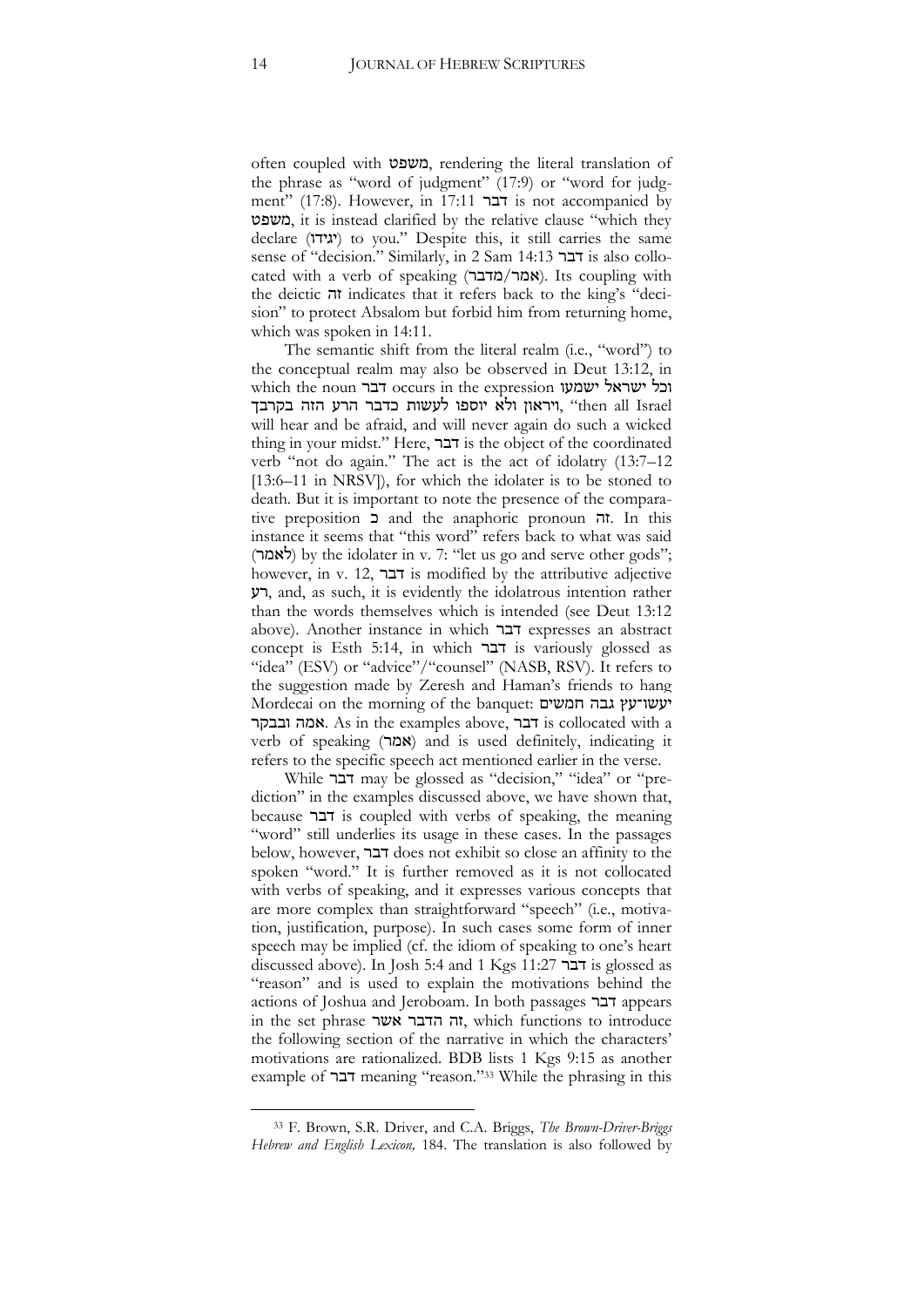verse is similar to Josh 5:4 and 1 Kgs 11:27 (דבר is preceded by זה and proceeded by a relative clause), the placement of דבר in construct with המס and the description that follows suggests that דבר should instead be glossed as "account" here.<sup>34</sup> Unlike the usage in 1 Kings and Josh 5:4, what follows in vv. 16–28 is not an explanation of why Solomon raised the forced labor, but a description of that labor and its products.

In some cases, דבר may refer to comparatively abstract or nebulous mental states. For example, in 1 Sam 10:2 דבר refers to the matter of Saul's missing donkeys, and in fact it is left untranslated in most English translations; however, it is important to note that in this case it is not the donkeys themselves, but the concern of Saul's father for them which is in והנה נטש אביך את דברי האתנות ודאג לכם לאמר מה אעשה ,view לבני") Behold, your father has abandoned his concern(s) for the donkeys, and is anxious about you, saying, 'what have I done to my son?' ").<sup>35</sup> As such, דבר seems to relate to the conceptual or emotional component of the referent, rather than the object it is attached to. In this instance the conceptual aspect is made salient by the use of the plural construct, which renders the gloss "matter/affair," etc. (singular) unsuitable. In other words, we have evidence of a metonymic chain similar to those discussed above: i.e., *word for words (concern)*, but in the plural (*concerns*); cf. above discussion of Qoh 1:8.<sup>36</sup>

Adverbial uses of דבר where it is prefixed with a preposition are also used to express the intellectual correlates of words, especially those that relate to reason ("plan") or purpose ("intention"). The adverbial usage can govern either a proper noun or pronoun in the construct state or a clause in which case אשר is added. For example, in Gen 12:17; 20:11 and Deut 4:21, על דבר (on account of, because of) is used to provide an

KJV, ASV, and ERV.

<sup>34</sup> As it is in the NIV, ESV, and NASB.

<sup>35</sup> Note the verbalization of the concern to express Kish's internal anguish.

<sup>36</sup> 1 Sam 10:2 raises the issue of the effect of the construct state in such expressions (cf. also המשפת דבר, Deut 17:9). In such cases it appears that the use of the noun in the construct, much like the adjective רע) cf. also טובים דברים, 2 Chr 12:12), makes salient the content of the words. Similar examples, described as paronomastic by Gesenius and glossed "deeds" in BDB, occur in Pss 65:4; 105:27 and 145:5. In Ps 65:4 (v. 3 in the NRSV) עונת דברי refers to iniquity which threatens to overwhelm the protagonist (glossed "deeds of iniquity" in the NRSV), and is paralleled by פשע in the second colon. In Ps 105:27 אתותיו דברי refers to the signs performed by Moses in Egypt and stands in synonymous parallelism with מפתים. While in Ps 145:5 נפלאותיך דברי refers to God's wonders (as the object of the verb אשיחה), and is paralleled by הרר כבוד הודך), and is paralleled by הרר כבוד your majesty" in the NRSV) in the preceding colon. In none of these cases is the noun associated with a verb of speaking, but in each case the glosses "deeds," "signs" and "works" may be explained, as in the preceding section, by the metonymic chaining, i.e., *word for words (report)* and *report for that which is reported*, which with the construct plural form דברי is glossed by "deeds," etc.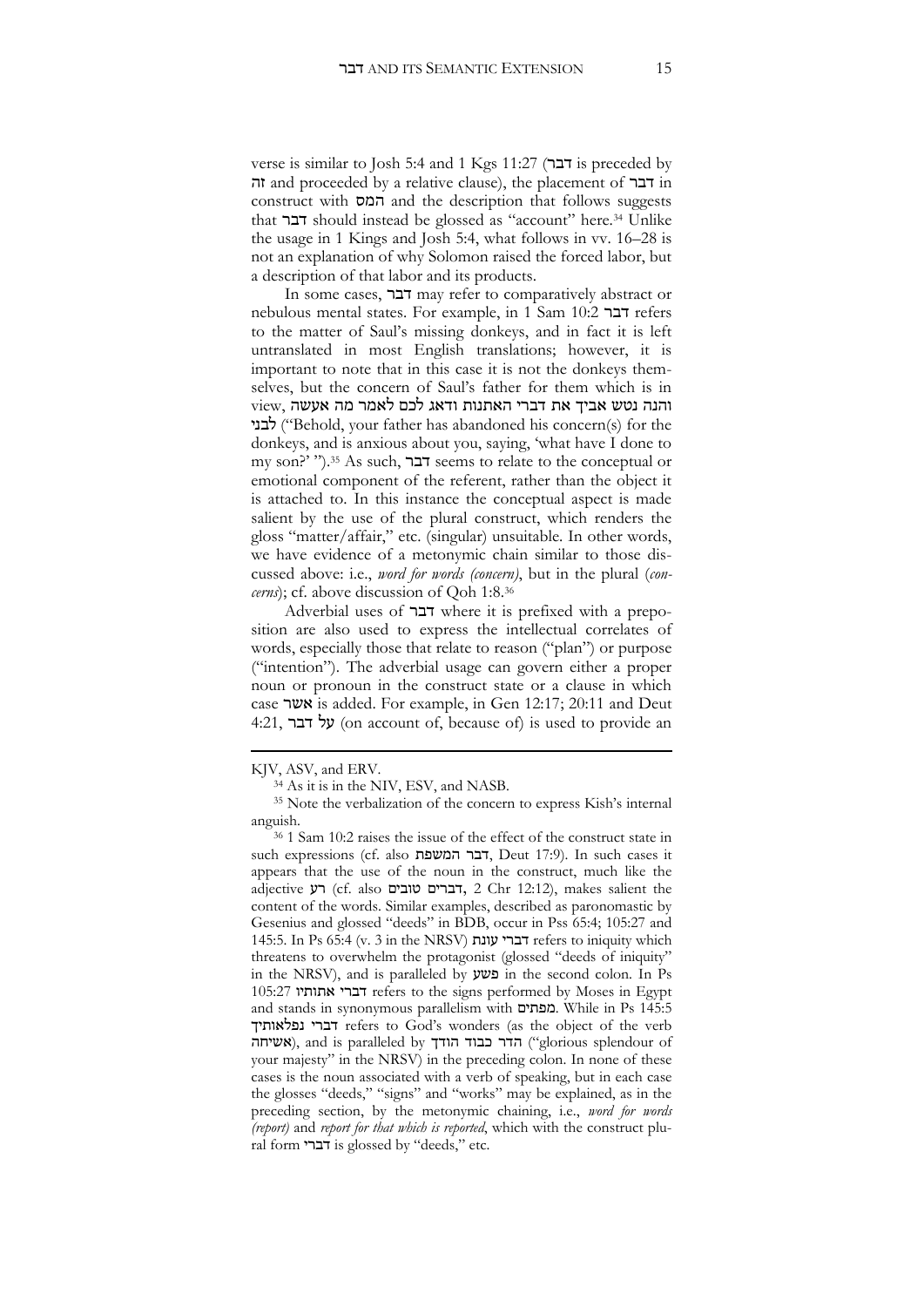explanation for the agent's actions. A parallel Aramaic usage of דבר is attested in Dan 2:30, in which the adverbial phrase על־ די דברת introduces the reason God has revealed the meaning of the king's dream to Daniel. Similarly, at Exod 18:11; Deut 22:24; 1 Kgs 15:5 the expression בדבר provides the reason for or nominates the person on whose account an action occurs. Alternatively, the prepositional phrase לדבר can express intentionality or purpose as at Neh 8:4.<sup>37</sup>

#### **5. WORD AS "THING"**

The above discussion has not treated instances where דבר is taken to mean "thing." We have looked at instances of דבר with the verb "to do" and seen how important its definiteness is (especially in conjunction with the deictic  $\pi$ ). It is therefore interesting to notice the difference that the absence of such definiteness has on the sense of דבר, a fact reflected in its translation. For example, Esth 6:3 reads: "Then the king said, 'What honor or distinction has been bestowed on Mordecai for this?' The king's servants who attended him said, 'Nothing has been done for him.' (לא־נעשה עמו דבר)." Similar examples can be found at Gen 19:8, 22 and Deut 22:26. All uses appear to exclude reference to spoken or written words (i.e., no evidence of word standing for words) and thus are translated indefinitely as "anything." One exception when דבר is negative, though definite, is Judg 19:24, where it occurs in the construct state. Judg 19:23–24 reads:

And the man, the master of the house, went out to them and said to them, "No, my brothers, do not act so wickedly. Since this man is my guest, הזאת הנבלה את תעשו אל (do not do this vile thing). Here are my virgin daughter and his concubine; let me bring them out now. Ravish them and do whatever you want to them; but against this man הזאת הנבלה דבר תעשו לא) do not do such a vile thing)."

The expressions at the end of 19:23 and 24 are almost identical with the exceptions of mood (negative imperfect replacing negative jussive, though both having the illocutionary force of the imperative) and the use of דבר in the construct where the definite direct object marker את had previously stood. The repetition of the imperative in a strengthened form suggests that the use of דבר serves a similar purpose as borne out by the translation "such a vile thing" where "thing" envisages an action. As דבר is definite, its translated sense is also definite as it is quite clear what "the vile thing/action" is.

The above examples all use דבר in a negative clause; however, not all uses are negative. Thus at 1 Sam 3:11 one reads: "Then the Lord said to Samuel, 'See, I am about to do something (דבר) in Israel that will make both ears of anyone who hears of it tingle'." The undefined sense, in this instantiation "something," is again foremost, though one notes the subse-

<sup>&</sup>lt;sup>37</sup> Although not always, see for example 2 Chr 23:19 and 24:5.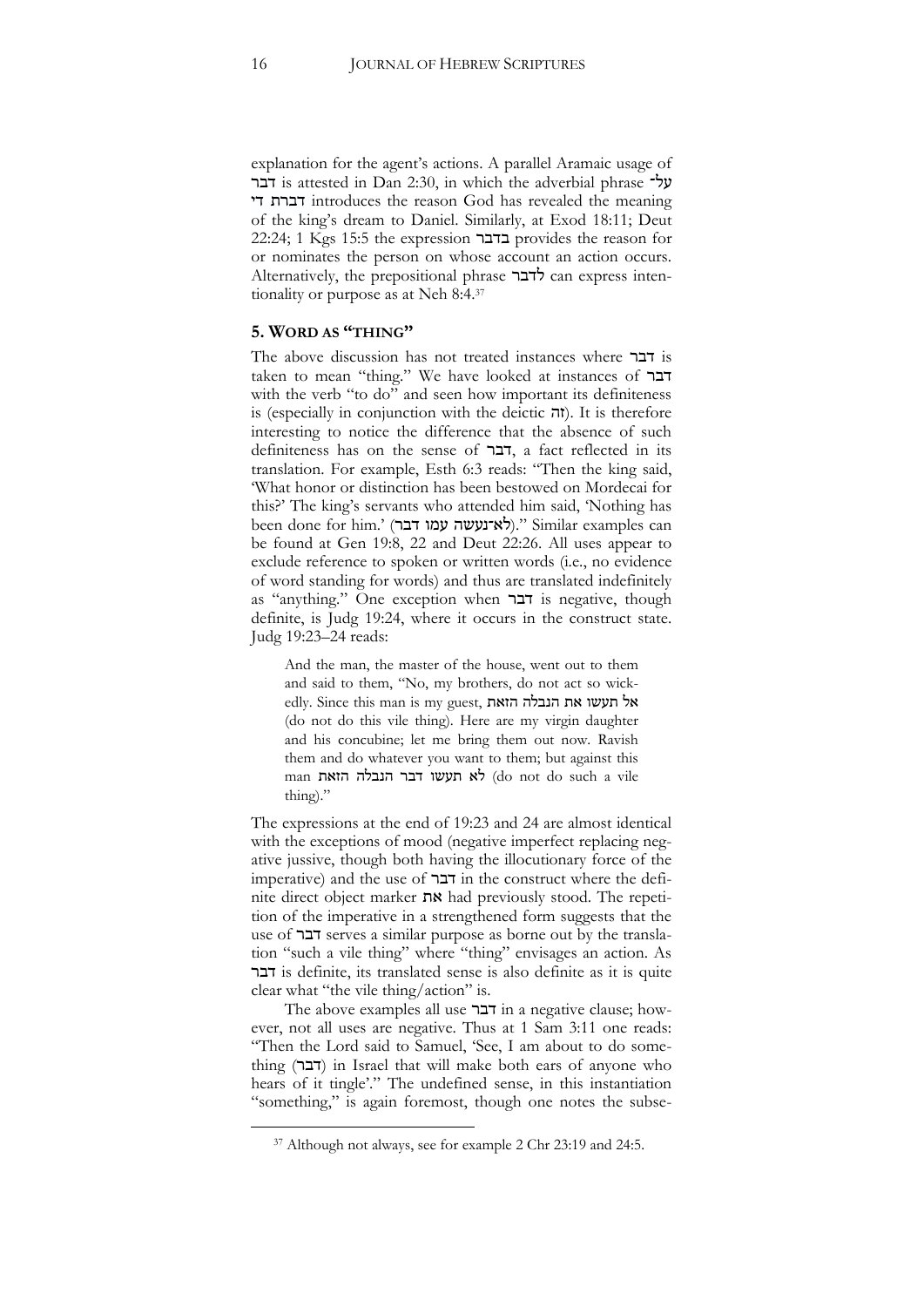quent reference to one's hearing of it. At 2 Kgs 17:11 one reads: "There they made offerings on all the high places, as the nations did whom the Lord carried away before them. They did wicked things (ויעשו דברים רעים), provoking the Lord to anger." Here the plural form with its modifying adjective implies multiple, though undefined, actions that characterize idolatry.

The translations of דבר by "nothing," "something," and "thing(s)" above all disguise the fact that each דבר is an action and, as we've seen above, דבר can mean act/event through metonymic chaining, i.e., *word for words (command)* and *command for the act/event that is commanded*. In other words, the sense of דבר in these instances can be taken back to metonymic processes that had in time become lexicalized so that the immediate context of ordering or commanding, for example, had receded into the background. But does this explanation account for more problematic uses of דבר where the verb "to do" is absent? We now turn to look at these and there appears to be some prospect that they may also be explained by metonymy in part. But we need to recall that when the action requires the provision of goods, for example, there will be an added step in the metonymic chain, i.e., *word for words (request)* and *request for the act that was requested* where the goods now stand for the act that was requested. In other words, we have the chain: *word for words (request)* and *request for the goods that were requested.*

Take for instance the idiom ביומים יום דבר. At Exod 5:13 we read: "The taskmasters were urgent, saying, 'Complete your work, the same daily assignment (ביומים יום דבר (as when you were given straw'." In this and most other instances the idiom stands in apposition with a quantifiable noun, e.g., work allotment (Exod 5:13), manna (Exod 16:4 understood), various offerings (Lev 23:37), food/living allowance (2 Kgs 25:30 // Jer 52:34; Neh 11:23; 12:47).<sup>38</sup> It is also used in apposition with the abstract noun משפט  $($  what is one's rightful due, 1 Kgs 8:59; Ezra 3:4). <sup>39</sup> Like the role of the governing verb, the presence of apposition makes salient the object that is ordered or required. דבר may thus be seen to indicate that which is demanded or ordered and as such is an instance of the metonymic chain *word for words (request)* and *request for the goods that were requested*. However, to some extent the expression had become lexicalized and as such did not always need to be used in apposition to specify the item(s). The sense of  $\exists$ בר suggested here is borne out in the *targumim* to Exod 5:13 and 1 Kgs 10:25, i.e., סכום or "fixed sum/quota" (Exod 5:13—ביומיה יום סכום in Neofiti only) and גזירת "decree" (1 Kgs 10:25—ענא בשנא גזירת), and the LXX τὰ ἔργα τὰ καθήκοντα καθ' ἡμέραν (Exod 5:13) and τὸ κατ' ἐνιαυτὸν ἐνιαυτόν (1 Kgs 10:25). The Hebrew

<sup>&</sup>lt;sup>38</sup> Cf. the expression for annual gifts/dues at 1 Kgs 10:25 // 2 Chr 9:24.

<sup>39</sup> But note late use with no apparent apposition at Dan 1:5 and with prefixed with ל or ב 1 Chr 16:37; 2 Chr 8:13, 14; 31:16.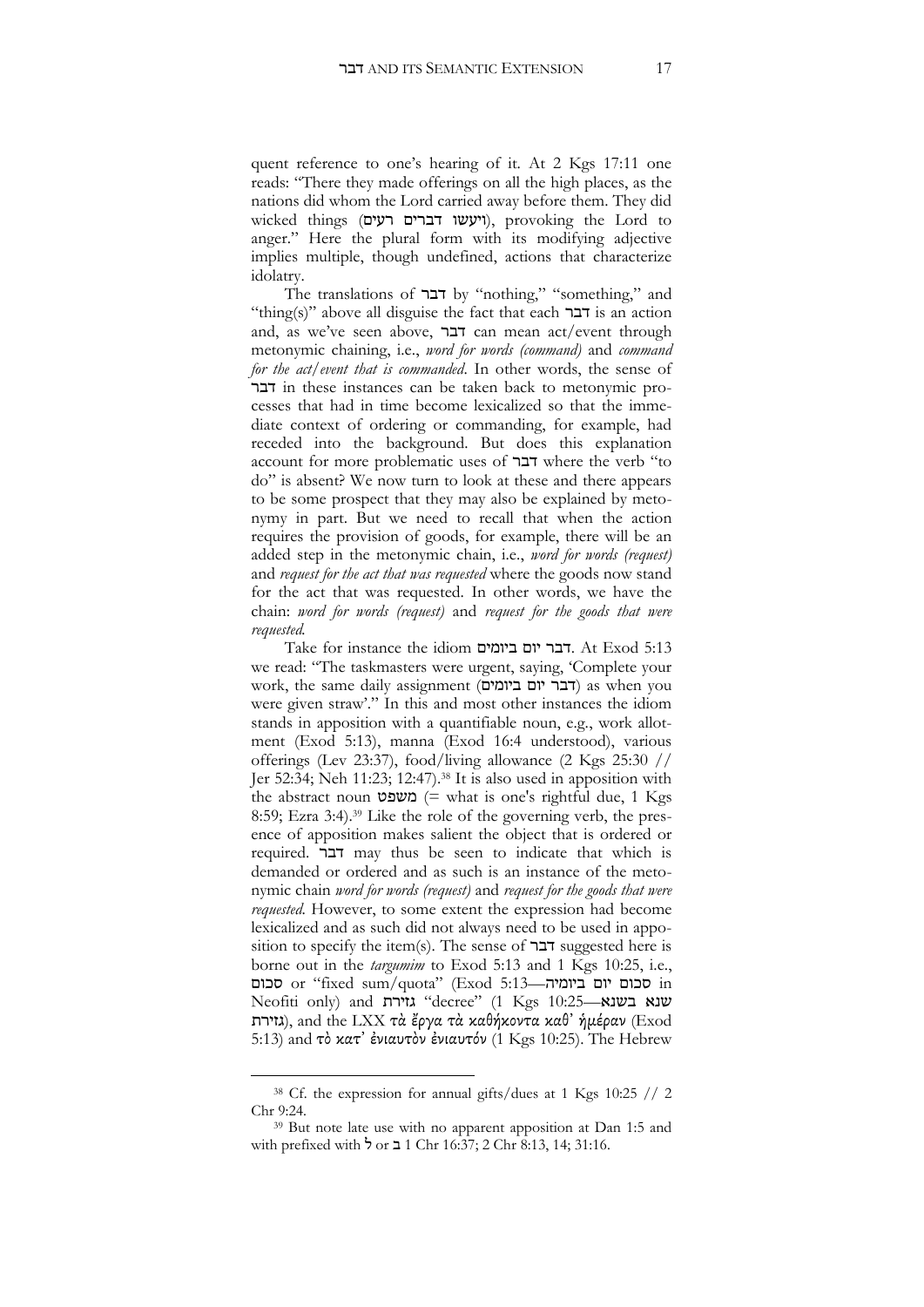idiom and its verbal sense is maintained in the Aramaic but lost, other than in context, in the Greek.

As a second example, we consider another idiom, namely, the phrase, דבר אין) e.g., 1 Sam 20:21) and related expressions. Exod 5:11 and 9:4 read: "Go and get straw yourselves, wherever you can find it; but your work will not be lessened in the least (אין נגרע מעבדתכם דבר)" and "But the LORD will make a distinction between the livestock of Israel and the livestock of Egypt, so that nothing shall die of all that belongs to the Israelites (דבר ישראל דבר ישראל ולא ימות מכל־לבני ישראל ולגו what appears to be a formulaic/idiomatic expression beginning with a negative particle followed by a verb indicating loss, then the preposition מן governing the item subject to loss, then .דבר <sup>40</sup> Since the item subject to loss is stated in each instance, the function of דבר is not at first clear. The translations offer only confused assistance. The LXX translation of 9:4—οὐ τελευτήσει ἀπὸ πάντων τῶν τοῦ Ισραηλ υἱῶν ῥητόν—appears to construe דבר as the neuter singular adjective used adverbially to indicate the literal or non-approximate nature of the preceding statement.<sup>41</sup> The other translations of the formula are less "literal." The LXX of Exod 5:11 uses the force of the double negative to underline that there will be no diminution in the demand to make bricks at all (οὐ γὰρ ἀφαιρεῖται ἀπὸ τῆς συντάξεως ὑμῶν οὐθέν) and the *targumim* at both 5:11 and 9:4 render דבר with מדעם. The translations thus raise a question over the choice of דבר instead of, say, the indefinite pronoun מאומה in the Hebrew text. For a comparable use of a similarly formed expression with מאומה see 1 Sam 25:21: מכל נפקד ולא מאומה לו אשר. That said, the term in these instances is best viewed functionally or grammatically and interpreted as individuating—much as איש functions after a plural subject—items in the prepositional phrase. We might translate 5:11: "but your work will be lessened, not a bit"; or 9:4: "not a one of all (the cattle) that belongs to the Israelites will die." We might be tempted to try to lead these instances back to a metonymic chain (cf. the proximity of the two idioms at Exod 5:11 and 13), but the individuating factor is new. We will return to this point below.

Lev 5:2 reads: "Or when any of you touch any unclean thing (נפש אשר תגע בכל־דבר סמא)—whether the carcass of an unclean beast or the carcass of unclean livestock or the carcass of an unclean swarming thing—and are unaware of it, you have

 $^{40}$  Cf. also Judg  $18:10$ -אין־שם מחסור כל־דבר אשר בארץ 19:19—which is slightly different in dropping the prepositional phrase in view of, it can be argued, the use of כל before דבר. 18:7 is omitted from consideration as it appears corrupt.

<sup>41</sup> Philo uses the same word to indicate the literal meaning of a text over-against its allegorical interpretation. Cf. Philo, *Det.* 95: πρὸς μὲν οὖν τὸ ῥητὸν ἡ λέξις τὸ εὔλογον οὐ περιέχει—'Literally the saying lacks sense' in speaking of Exod 2:23 and the Israelites' mourning over the death of Pharaoh. See also *Leg.* 2.19; *Det.* 95; *Agr.* 157; *Ebr.* 130; *Sobr.* 65*; Her.* 258; *QG* 3 frag. 24, 4 frag. 168, 4 frag. 172; *QE* 2 frag. 21 and 38a.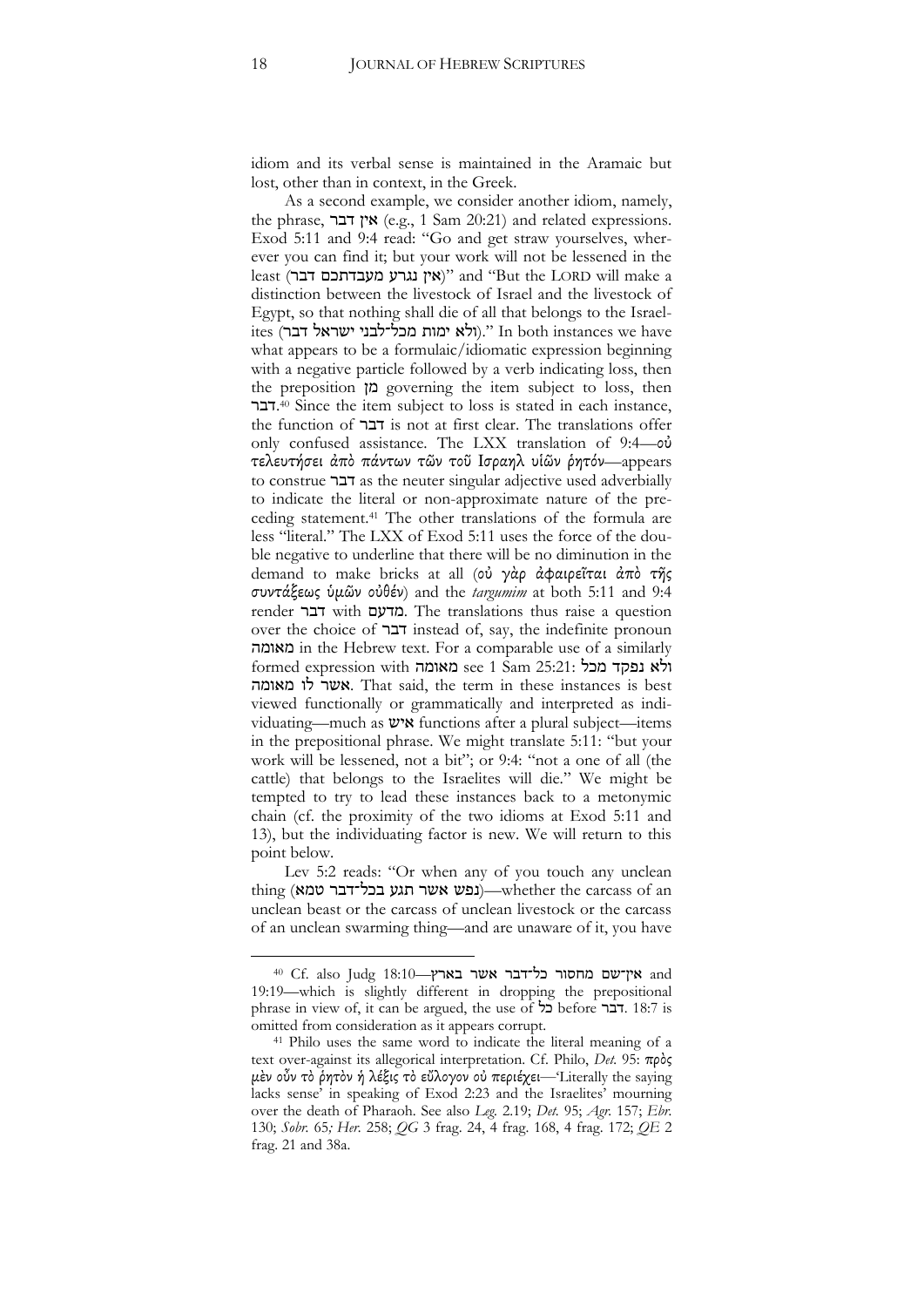become unclean, and are guilty." Clearly the verb "to touch" makes salient the physical nature of whatever the דבר is, and the "relatively abstract and subjective construal" of the term itself makes it necessary for the law-giver to provide specificity in this instance by listing the carcasses of named unclean animals. Moreover, the absence of a negative particle and the placing of כל before דבר makes its force fully felt, when this example is compared with the דבר אין idiom discussed in the previous paragraph. Indeed, the two expressions appear to be related as the opposite sides of the one coin, one individuating and the other generalizing, both requiring the term to become more abstract/grammatically functional and less semantically/content specific. And like the above idiom, it is difficult to explain this usage by reference to metonymic chaining alone.

So how do we best explain these two instances of idiomatic expression? It has already been noted that the use of דבר in these cases introduces a new element. It has also been argued that by metonymic chaining דבר came to designate the object that was referenced by ordering, requesting, etc. without any specificity. It may then just be the case that as the דבר came to mean "thing," this meaning developed along its own course to individuate or generalize anything. The question also arises as to whether the diachronic developments in language which grammaticalization seeks to document need to be considered as well.

#### **6.** דבר **AND GRAMMATICALIZATION**

For Hopper and Traugott "grammaticalization" refers to that part of the study of language change that is concerned with such questions as how lexical items and constructions come in certain linguistic contexts to serve grammatical functions or how grammatical items develop new grammatical functions.<sup>42</sup> Though in the long term as the process of grammaticalization moves to completion a lexical item tends to lose its semantic content in assuming a grammatical function, this is not the case in its early stages which are marked by polysemy.<sup>43</sup> Change in interpretation (e.g., syntactic bracketing) and meaning (by conversational implicatures and more specifically metonymy)<sup>44</sup> is the first stage of development  $(=$  reanalysis/rule change as a

<sup>42</sup> Hopper and Traugott, *Grammaticalization*, 1. Importantly, a number of features need to be noted in addition to what is covered in the discussion above. They are: (a) as grammaticalization does not entail the loss of original meanings, older meanings can still persist (called "layering") and their persistence can place constraints on the grammaticalized items; (b) grammaticalization does not necessarily go through to completion (see 39), i.e., the lexical item does not necessarily need to become a function word; and basic/general words grammaticalize, e.g., "word" and not "whisper" is likely to grammaticalize.

<sup>43</sup> Hopper and Traugott, *Grammaticalization*, 94–98.

<sup>44</sup> Ibid., 87–93.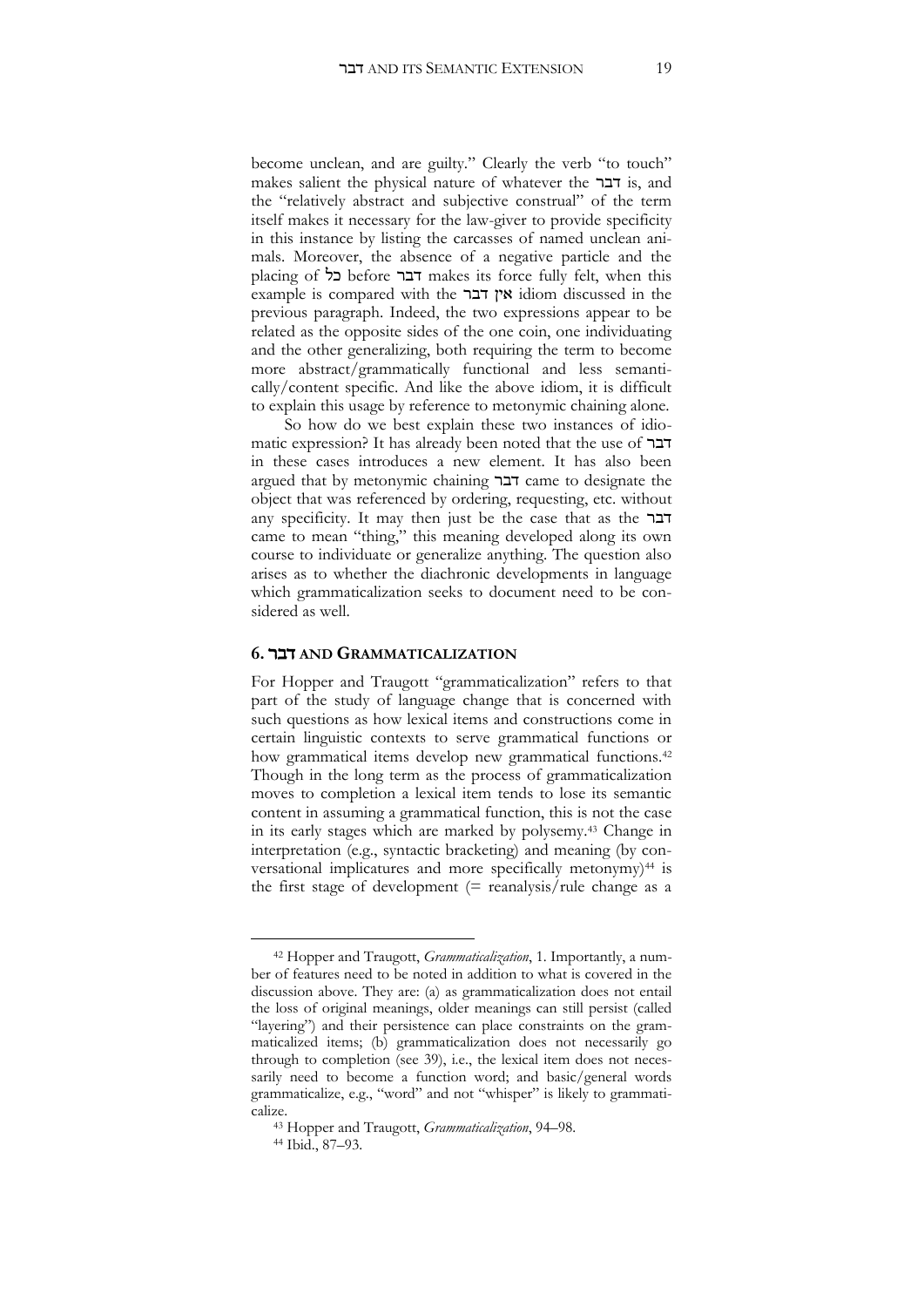result of abductive reasoning).<sup>45</sup> Although it does not involve any change in the surface structure, it does create polysemes. We have in the discussion above shown the importance of metonymy for the explanation of meaning extension in the case of דבר. In particular, we have noted that the *word for words* metonym allows the singular דבר to name the type of utterance, e.g., demand, command, plea, etc. But we have also seen that through metonymic chaining דבר can also stand for the object or thing that is the aim of the utterance, whether it be an action or a physical object/thing. One may reasonably postulate that the evidence suggests the early stages of grammaticalization. With the widening in meaning, Hopper and Traugott argue, one of those meanings motivated by its increased expressiveness (often highlighting a more abstract or subjective meaning) increases in frequency of usage in specific contexts and becomes "lexicalized" as an expression.<sup>46</sup> In this regard also we find the evidence adduced for דבר suggestive; for example, *word for words (request)* highlights a subjective meaning, namely, the intention of the speaker, and *word for words (report) and report for reported action* adds a level of abstraction as the action is not specified. Clearly also in the case of the Deuteronomic formula the usage has been lexicalized as an expression.

The second stage (analogy/rule generalization) paradigmatically extends the usage to other, though unrelated, words or expressions by analogy.<sup>47</sup> This stage generalizes what is perceived to be a rule (e.g., childhood > falsehood where 'hood' was originally a marker of 'person, condition, rank' but its usage is extended by analogy to an abstract concept). For Hopper and Traugott metaphor, as a device of comparison, is mostly to be associated with this stage of grammaticalization. As such it is less important for the present study in so far as its focus has been on metonymy. Still it may well explain how דבר in the sense of act or thing envisaged as the object of an utterance might in time be extended by analogy and used of acts or things that were neither demanded nor requested, in other words that were not the object of some verbal utterance or other. Unfortunately, we do not have access to a representative linguistic corpus of ancient Hebrew nor the chronologically preserved layers of that corpus to be able to make a definitive judgement, albeit that the mechanisms of language development are generally held to be universal. All that the evidence allows is the suggestion that analogy might account for this further generalization in the usage of דבר.

<sup>45</sup> Ibid., 39–63.

<sup>46</sup> Ibid., 76: "meaning changes and the cognitive strategies that motivate them are central in the early stages of grammaticalization and are crucially linked to expressivity. Furthermore, the meaning changes are initially pragmatic and associative, arising in the context of the flow of speech. At later stages, as grammaticalization continues and forms become routinized, meaning loss or 'bleaching' typically occurs, and even so, older meanings may still continue to constrain newer, 'emptier' ones."

<sup>47</sup> Ibid., 63–70.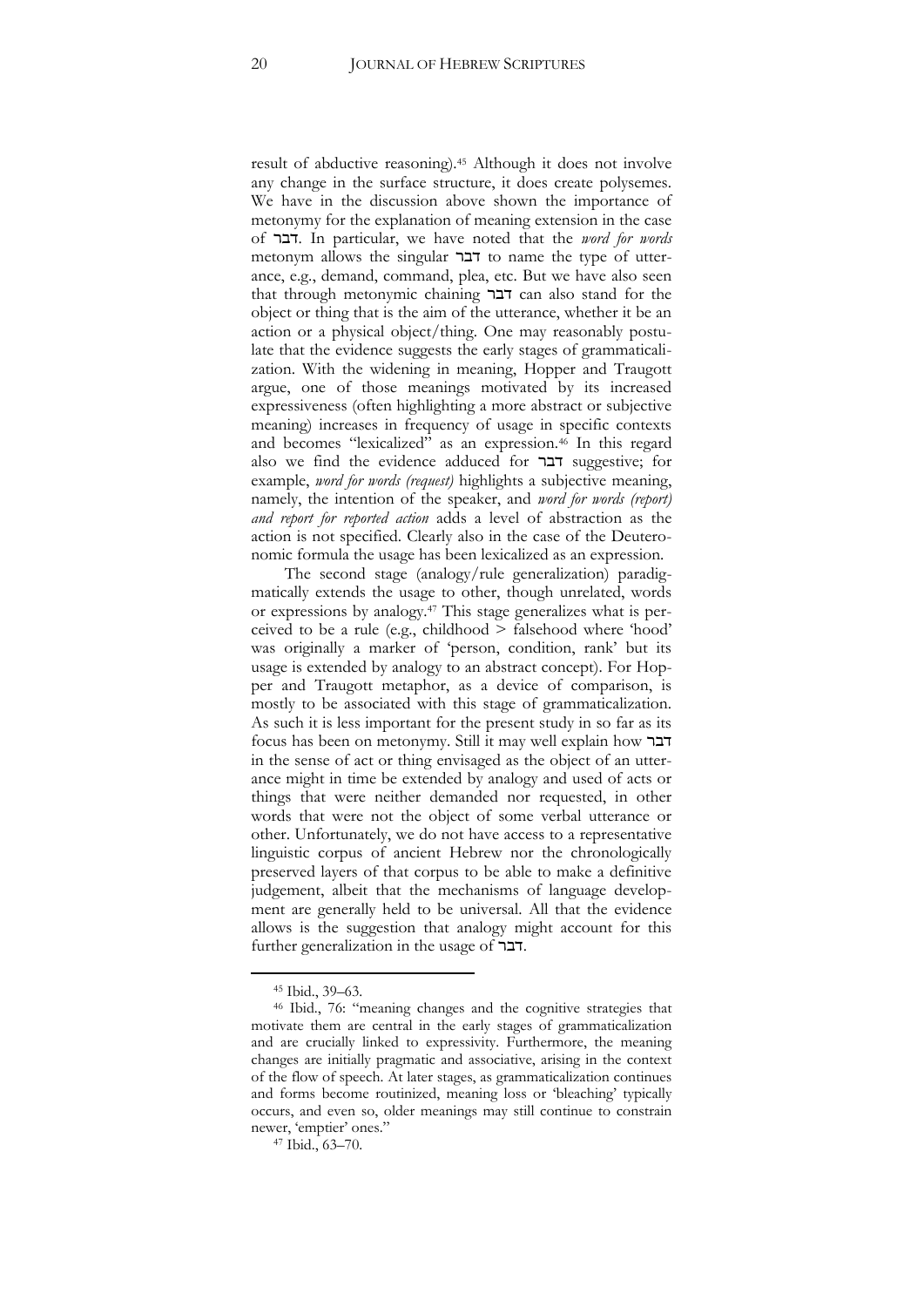In the above discussion we have mentioned the formation of polysemes as a result of grammaticalization. As Hopper and Traugott observe:<sup>48</sup>

The persistence of older forms and meanings alongside newer forms and meanings, whether derived by divergence from the same source or by renewal from different sources, leads to an effect that can be called "layering" or "variability" at any one synchronic moment in time.

We have already discussed the various meanings of דבר created by metonymy and it only remains to show that their occurrence at some point in time is synchronic. This is best demonstrated by proximate but semantically variant uses of the term.

#### **7. PROXIMITY AND SEMANTIC VARIATION**

There are numerous passages in which דבר is attested multiple times but reflects a different meaning each time. These instances highlight the broad semantic range of the word and caution against glossing דבר as the same English word throughout a passage based on nothing more than proximity. Before discussing the Hebrew examples, it will be helpful to consider an English example that shows that the presence of the same word does not necessarily indicate semantic similarity. Austin uses the word "healthy" to demonstrate this phenomenon.<sup>49</sup> He notes that when one speaks of a "healthy body," "a healthy complexion," and "healthy exercise" the word is not just being used equivocally.<sup>50</sup> Instead, while the second two meanings contain the primary sense of "healthy" used in the phrase "healthy body," they are actually conveying different meanings, namely, the result of a healthy body (complexion) and productive of a healthy body (exercise). Similarly, when דבר occurs multiple times in a passage it can express a range of meanings. Just as "healthy" can refer to a bodily state, its cause, or the result of that state, so דבר can be used of any word, any concept/mental image that words signify, or any thing/event in so far as words are used of things/events. One such example is 1 Kgs 13:32–34, in which דבר occurs four times and takes on four different meanings. The first two occurrences of דבר are in v. 32, "the דבר that he proclaimed by the word (בדבר (of the Lord. . .will surely come to pass." The דבר (glossed as "saying" in the NRSV and ESV) refers to the proclamation against the altar at Bethel in 13:2.<sup>51</sup> Considering that דבר is coupled with the verb "will happen" (יהיה), as well as the phrase יהוה,<sup>52</sup> "saying" in this case is better glossed as "prophecy." This is an example of PART FOR WHOLE metonymy where a single word (דבר) refers to the words that make up the prophecy. Strictly

<sup>48</sup> Ibid., 124.

<sup>49</sup> Austin, *Philosophical Papers*, 71.

<sup>50</sup> Ibid.

<sup>51</sup> The NIV glosses דבר as "message" here.

<sup>52</sup> This phrase is commonly used in the prophetic books. For example, see: Ezek 1:3; Isa 1:10; Jer 1:2.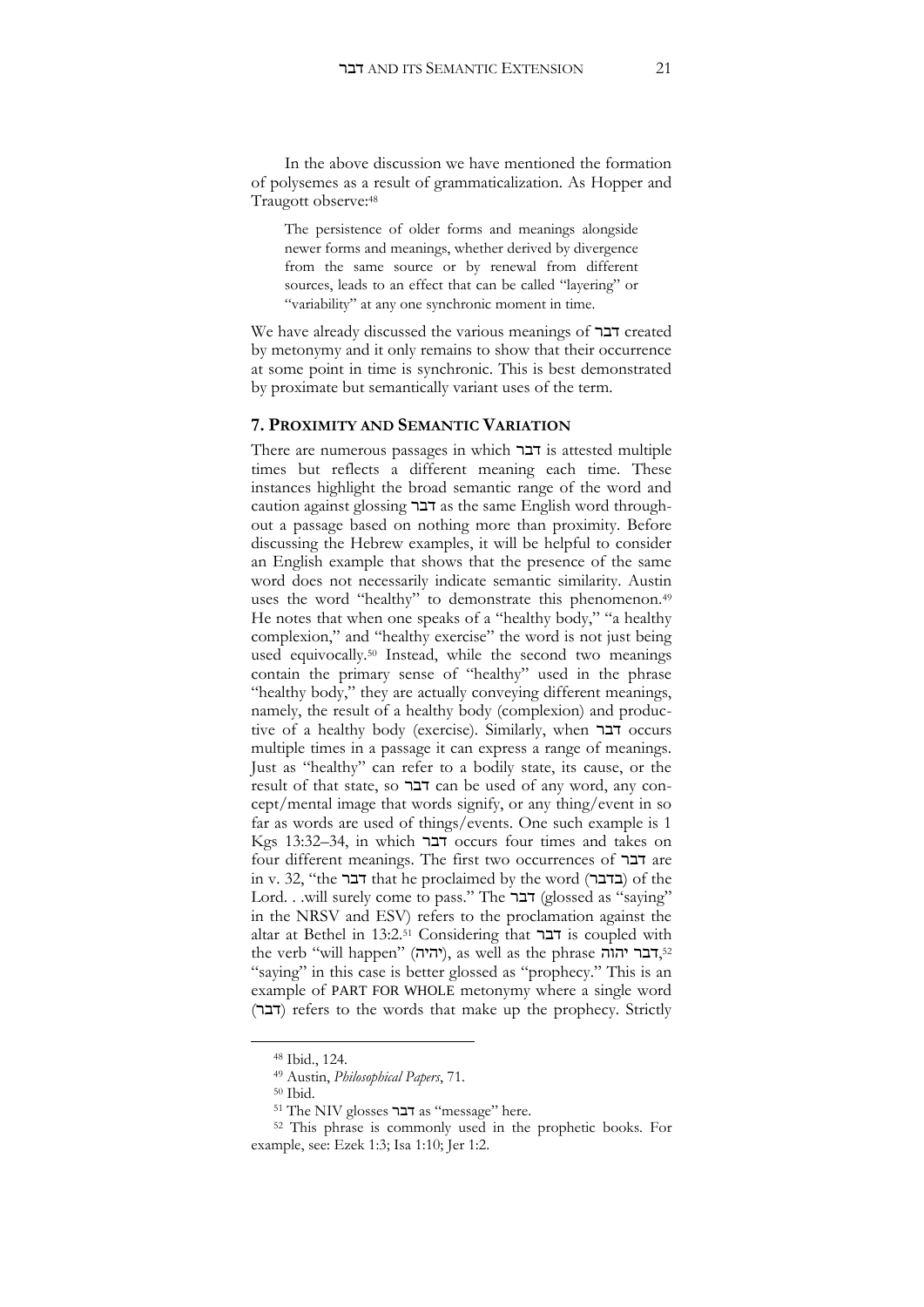speaking, a "saying/word" cannot "come to pass" rather the events to which the saying/word refers (i.e., the prophecy) will occur. The metonymic chain then would be word for words (prophecy) and prophecy for the event(s) they refer to.

The second usage of  $T$ בר יהוה) וis instrumental and retains the primary sense "word." However, only one verse later at 13:33 the next occurrence of דבר reflects a different meaning again. It is coupled with the deictic זה and refers back to the whole episode described in 13:1–32, namely the fulfilment of the prophecy proclaimed by the "man from God" and his subsequent death after he broke God's commandment in 13:24. The translation of דבר in the NRSV as "event" better captures the sense of דבר in this context compared to the ambiguous translation in the ESV as "thing."<sup>53</sup>

The final instance of דבר occurs in 1 Kgs 13:34, again with the deictic זה) הזה בדבר ויהי sin to the house of Jeroboam).<sup>54</sup> The NASB glosses דבר as "event," repeating the sense in v. 33. However, the associated phrase לחטאת ויהי suggests otherwise.55 הזה בדבר refers to the previous sentence that details Jeroboam's *decision* to continue making priests "from among all the people" even *after* the event that occurred earlier in the narrative (13:1–32)—it does not refer to the "event" itself. Consequently, we suggest that 1 Kgs 13:34 be translated, "And this decision became the sin of the house of Jeroboam and it caused its annihilation and extermination from the face of the earth."

A similar semantic breadth can be seen in the story about David's marriage to Michal in 1 Sam 18:17–29. This example is particularly illuminating, as it highlights the fact that proximate uses may include both literal (insofar as they refer to spoken or written "words") and non-literal senses depending on the context. In this pericope the noun דבר occurs five times, as the object or complement of the verbs ישר, דבר, and הגיד, with limited evidence of semantic differentiation at the level of the noun phrase. The first instance occurs in 18:20, where the דבר is described as pleasing (ישר $'$ ) in the eyes of Saul. Here, דבר corresponds to a report brought to Saul, and so it might be glossed as "message," or "report." As such, it is another *word for words (report)* metonym. But the report pertains to the love (אהב (of Michal for David, and so דבר may equally be glossed as an abstract noun, e.g., "matter," "thing" (NRSV, ASV, ESV). In this case, דבר may be understood as an example of metonymic chaining, i.e., *word for words (report) and report for that which is reported*. The second instance occurs in 18:23. In this instance את־דברים functions as the direct object of the verb וידברו, and is modified by the deictic pronoun אלה, which refers anaphorically to a message from Saul to David (18:22).

<sup>53</sup> The NIV translates this phrase as 'even after this,' understanding the דבר as functioning emphatically.

<sup>54</sup> The critical apparatus to BHS suggests that דבר be read headed with ה and not ב in accordance with the LXX, *Targumim* and Syriac.

<sup>55</sup> Compare the similar use of דבר at 1 Kgs 12:30.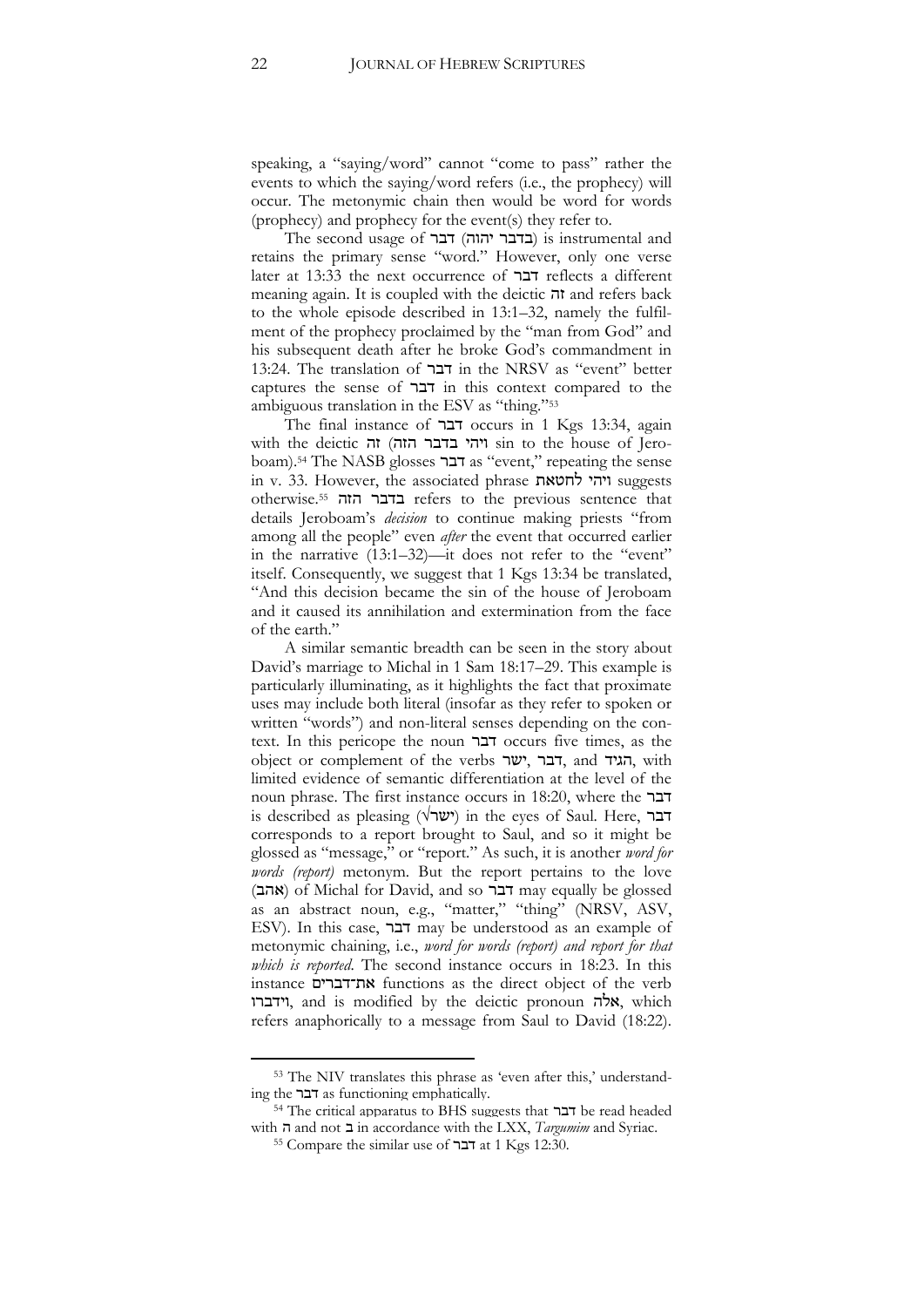Consequently, there is no obstacle to glossing דברים simply as "words," and identifying them with Saul's message.<sup>56</sup> It should be noted, then, that in this instance, as in the plural instances that follow, the usage is not metonymic. Instead, the reference is to the words themselves, rather than their contents or meaning. A similar situation obtains in the next verse (18:24), where, once again, we find דברים with the anaphoric pronoun referring back to direct speech and governed by the verb דבר. The final two instances in this passage occur in 18:26. As in the preceding two examples, the first uses the plural את־הדברים האלה). The האלה as the object of a verb of address (in this case האלה). The second instance in 18:26 is coordinated to the first with the *waw* consecutive, but, here, it is once again the singular noun דבר which is described as pleasing ( $\forall \forall w$ ) in the eyes of David. However, in this instance the reference is cataphoric, and unambiguously relates to the subsequent explicatory infinitive להתחתן במלך), i.e., "and it (הדבר) pleased David to become the king's son-in-law."<sup>57</sup> In this instance, then, דבר is best glossed as "matter" or "report," and, as in 18:20, should be understood as a sign metonym referencing the idea expressed in by the infinitive, i.e., *word for words* and *words for the idea/plan they express*.

Two features are particularly noteworthy in this passage. First, is the remarkably high concentration of direct and reported speech, and, correspondingly numerous verbs of address. Did this perhaps influence the author's lexical choices, especially in those instances in which דברים refers anaphorically and elliptically to a preceding speech event? Second, we note a general tendency in this pericope to distinguish between דבר used metonymically to mean "matter," or "report," and דברים used literally to mean "words," by means of the plural with the anaphoric deictic pronoun. That is not to say, however, that the author was consciously aware of a semantic distinction. In other words, in those instances in which דברים is used anaphorically and elliptically, it refers literally to the particular words spoken, whereas in those instances in which the singular דבר is used, the reference is to a sense unit or unit of meaning, and, as such, it is metonymic and used to refer to that which was expressed. The lack of semantic differentiation can be demonstrated by the ambiguity surrounding דבר in 18:20, which may denote either the report (which is mentioned but not repeated), or the love of Michal which is the content of that report. Consequently, the double usage in 18:26 is particularly interesting. In that verse דברים clearly refers to the words spoken, while דבר refers to the content of that speech event; however, the distinction is determined by each noun's context and collocated terms, and there is little evidence that the author was conscious of a transition between semantic domains (cf.

<sup>56</sup> Note especially the repetition of the verb דבר in Saul's instruction to his messengers (v. 22), and in their report to David (v. 23).

<sup>&</sup>lt;sup>57</sup> Literally 'and the thing (הדבר) was pleasing in David's eyes, to become the king's son-in-law.'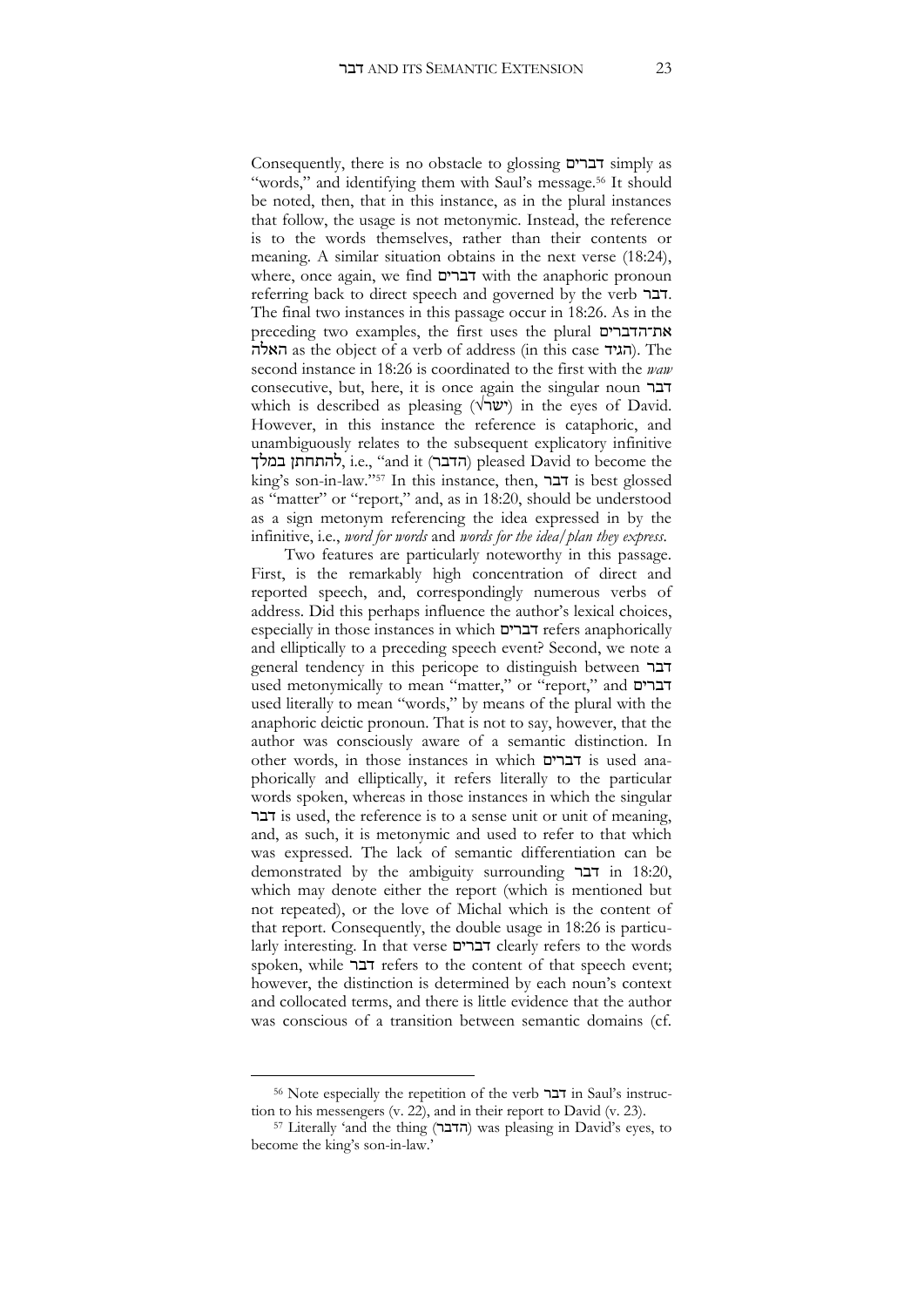the English example cited above: "The seller must ship your order within 30 days of receiving it").

The semantic breadth that characterizes the noun דבר was clearly not limited to the specialized registers of the Hebrew Bible. Yet another example can be seen in Lachish ostracon 6.<sup>58</sup> There the noun דבר occurs twice, in lines 5 and 11 respectively (although it is partially restored in the latter). In the first instance the plural form occurs as a *nomen regens* in the expres- $\sigma$  דברי ה[שרם] לא טבם, "the words of the [princes] are not good."<sup>59</sup> In this instance, the modification of the noun by the adjective "good" indicates that the reference is not to the words themselves but the message they convey (cf. the discussion of "evil word" above). As such, we once again have a metonym, where ]שרם]ה דברי is apparently meant to signify the advice or reports contained in the letters (ספרי) mentioned in the preceding line.

The second instance is somewhat more difficult. In this instance, the noun דבר occurs in the context of direct discourse, as part of a proposed response to the letters alluded to הלא תכתב אלהם ל[אמר] למה תעשה כזאת :5=4 in lines [will ",ובי[ר]שלם ה[נ]ה למלך [ו]ל[בית]ה [ת]עשו הד[בר] הז[ה] you not write to them s[aying], 'why do you do this, even in Je[ru]salem? Be[ho]ld, it is against the king [and] his [house] that [you] are doing thi[s] th[ing]' " (lines 8-12). Notwithstanding the damage to these lines, it is clear that דבר is associated with the verb עשה," to do," and modified by the demonstrative זה ;however, in this instance the object of the anaphora is elided and the reader is left to infer the referent of דבר. To this end, it is important to consider the use of the expression within its wider context. In particular, it may be noted that although the verb  $\psi$  + demonstrative pronoun is repeated twice in these lines, it is only in the second that the noun דבר occurs. In other words, in the second instance the object of the verb is specified as "this "דבר" (lines 11–12), yet in the first instance it is simply and elliptically "this" (line 10). But is the referent the same in each instance? At first glance, this would seem to be the case, but on closer inspection the distinction may prove to be more nuanced. To begin with, it is necessary to take full cognizance of the comparative preposition in the expression כזאת תעשה) lines 9–10), and the fact that the verb is a verb of action rather than speech (e.g., דבר, אמר, etc.). As such, it seems unlikely that the referent is the "words of the [princes]" in line 5. Rather, it is likely that the expression refers to the message conveyed by those words, and more specifically to their consequences, which are described in lines 6–8, viz.

<sup>58</sup> Based on the restored text in F.W. Dobbs-Allsopp et al., *Hebrew Inscriptions: Texts from the Biblical Period of the Monarchy with Concordance* (New Haven/London: Yale University Press, 2005), 322–24.

<sup>59</sup> For the restoration of the *nomen rectum*, cf. ]ם]השר ספרי,' the letters of the prince[s]' in line 4. Note, however, the alternative דברי ])ם)נבא]ה proposed by H. Torczyner et al., *Lachish I (Tell ed-Duweir): The Lachish Letters* (London: Oxford University Press, 1938), 117; U. Cassuto, "Die Ostraka von Lakisch," *MGWJ* 83 (1939), 81–92 (90).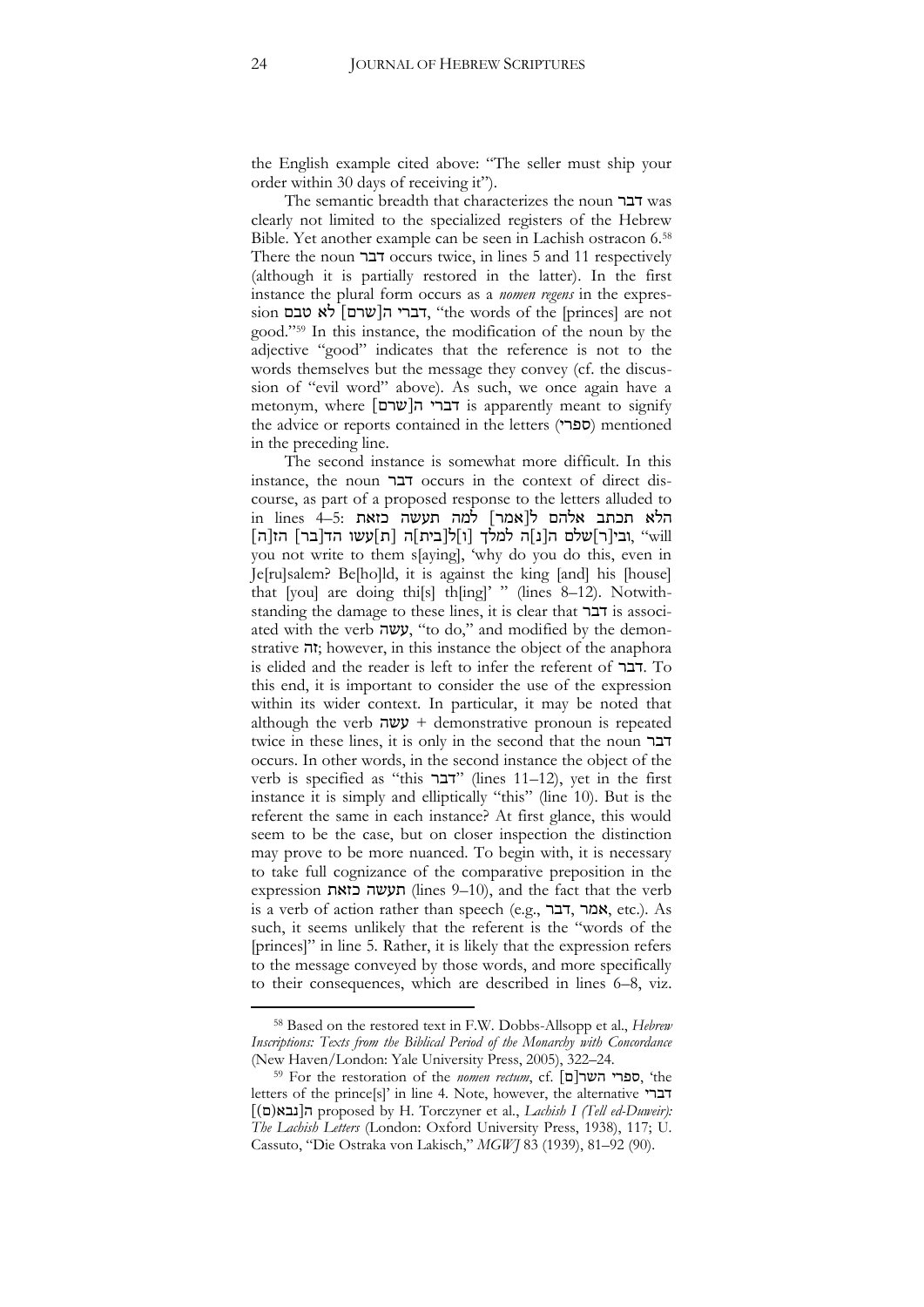"weakening yo[ur] hands [and slack]ening the hands of th[ose] who *are inform* [ed about] them." Accordingly, the expression כזאת תעשה למה could be glossed, "why are you behaving in this way?" This would seem to be confirmed by the fact that, here, the verb "to do" takes the feminine deictic as is usual in Biblical Hebrew. In other words, in this instance there is no metonymic chain and the deictic refers directly to the consequence. Now, if the expression תעשו הדבר הזה (lines 11–12) is effectively synonymous, then there is no *prima facie* reason it should be phrased differently. But in lines 11–12 the expression follows after the *dativus incommodi*. Here, then, it seems that it is not so much the consequence as the act itself (represented by the content of the letters) that is in view.<sup>60</sup> Consequently, תעשו הזה הדבר may function to focalize the ]שרם]ה דברי referred to in lines 4–5. But it is important to note that, once again, it is not the words themselves but the message they convey that is intended. In this way it is possible to understand how the words can be "against the king and his house," and why they were initially said to be "not good." But it should also be reiterated that we are dealing with a metonymic chain, i.e., *word for words (command)* and *command for that which is commanded*.

#### **CONCLUSION**

 $\overline{a}$ 

If one were to analyse דבר in terms of radial categories (i.e., in terms of central and peripheral members) where its semantic extension is largely, though not only, facilitated by conceptual metonymies and motivated by the expressive needs of its speakers, then one might postulate the protypical member to be the spoken word to which was added later the written word as well. By extension and less prototypically it could mean a type of speech act, i.e., not the single word but the clauses, sentences or utterance as a whole. When this is the case, דבר needs to be translated in accord with the nature of that speech act, e.g., "speech," "report," "request," "command," etc. Such a move was possibly motivated by its expressive succinctness and economy. In turn this extension allowed bifurcating extensions to occur. Thus on the one hand, motivated by the need to express the intellectual correlates of words, דבר could be used to mean "thoughts," "plans," "ideas," "intentions," etc. Such translations often indicate a more subjective/psychological development in meaning, and it has been suggested above that this development may partly be associated with the idiom of speaking to one's heart. On the other hand, motivated by other expressive needs, דבר in conjunction with the verb "to do" could be used to mean the "act" or "event" or by still another metonymic extension the object of that "act" or "event," e.g., the "thing" that was requested. Both bifurcating extensions were facilitated by metonymic chaining and each semantic extension entails a still less prototypical meaning. But radial categories are not created by metonymy alone. Metaphor or

<sup>60</sup> Note, also, that הזה הדבר תעשו is comparatively more defined than כזאת תעשה, and hence serves to focus attention more closely.